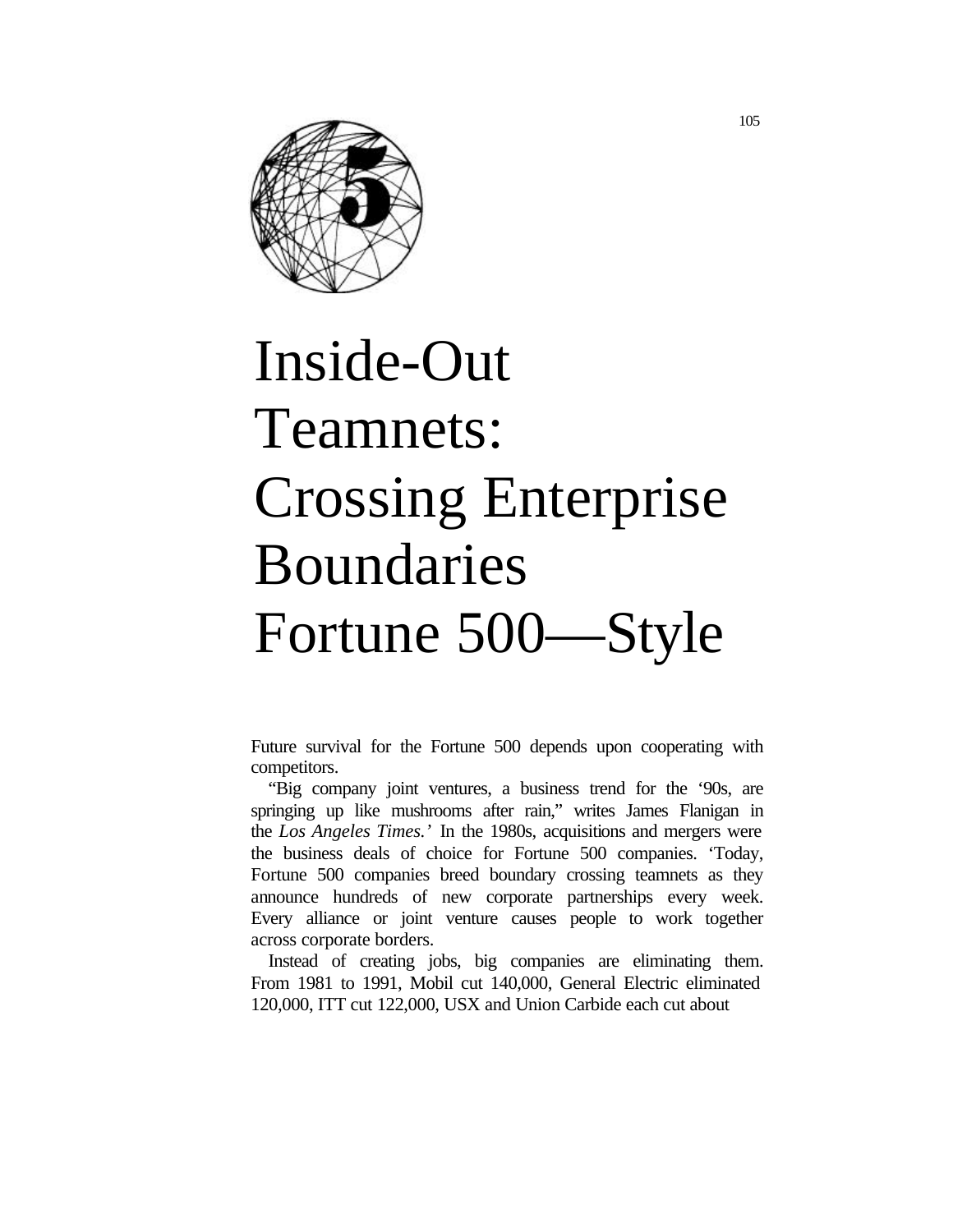100,000.2 By 1991, the Fortune 500 employed just 12 million people, a drop of 3.6 million in ten years.<sup>3</sup> In the same period, the United States' small businesses created two out of three new jobs, employed half the country's workers, accounted for nearly 40 percent of national production, and developed most of the new products and technologies.

It's no surprise then that big companies are finding new ways to do business. Alliances with other firms allow companies to grow without having to bear all the costs. One familiar firm is now a pro at this: IBM.

## **Big Blue to Baby Blues?**

Once the premier go-it-alone, we-do-it-all company, today IBM, beset by a \$5 billion loss in 1992, finds it has to work with other companies. It has staggering numbers of strategic alliances. Since 1986, when its president Jack Kuehler first promoted the idea, IBM, for decades the world's computing behemoth—its \$65 billion in revenues is still five times that of its closest competitor—has entered into *20,000* alliances. Only 2 percent of these, merely 400, involve equity investments.

Th the astonishment of many, IBM now partners with arch rivals, including:

- ?The company that once advertised IBM as its enemy: Apple Computer—to produce a new computer operating system, code named Pink;
- ?Motorola, Groupe Bull, and, again, Apple to design a family of new micro-processors; and
- ?Siemens and Toshiba to develop new semiconductor technology, a 1992 deal that *Business Week* calls "the alliance of all alliances."

Clearly, this is not IBM'S only change since 1986. In 1991, this bastion of centralized management stunned the business commu-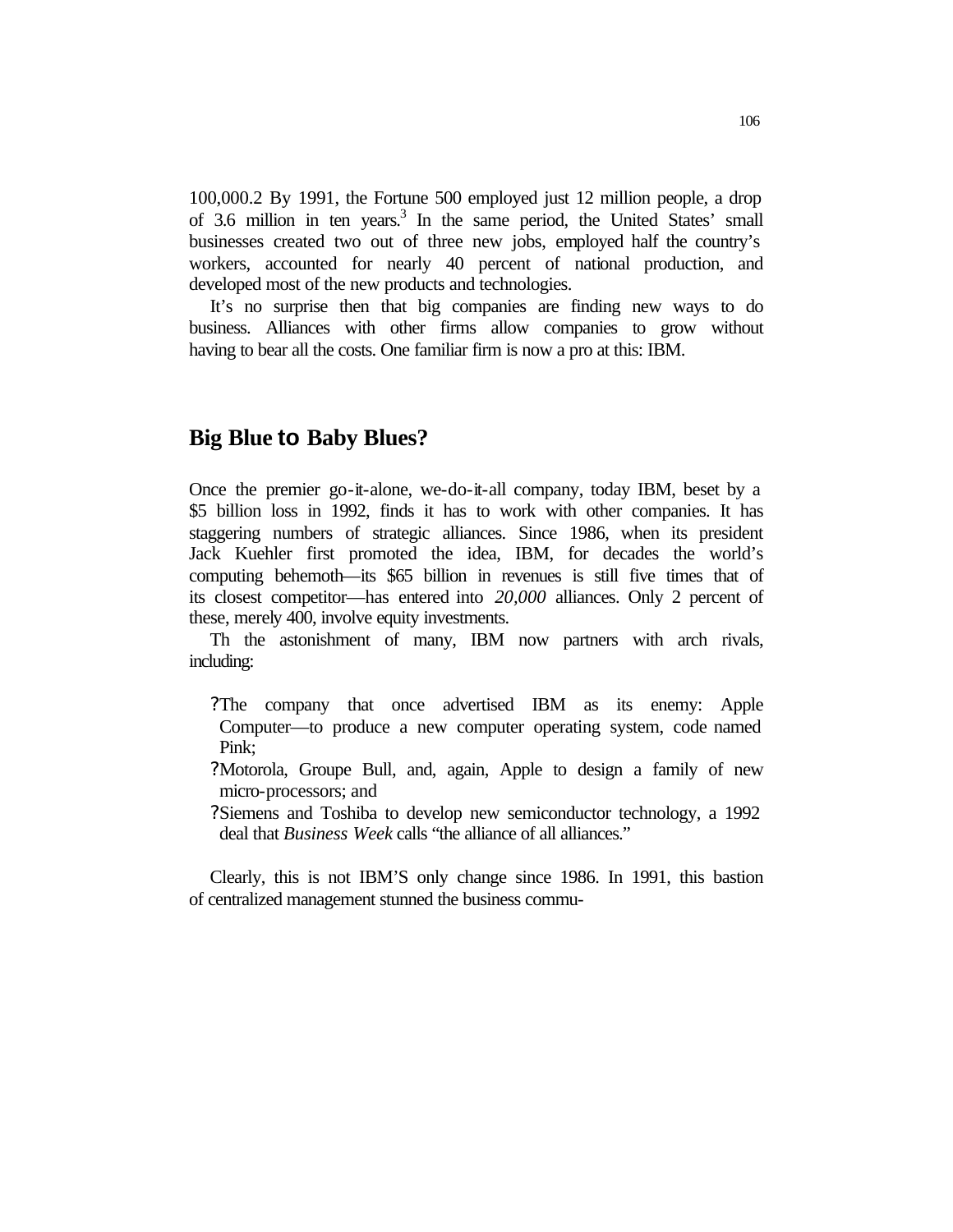nity with its reorganization announcement: 13 stand-alone divisions. Chairman John Akers, who resigned suddenly as CEO in 1993, described them as wholly owned but more or less autonomous companies in marketing, service, product development, and manufacturing. Each has its own financial report, Board of Directors, and responsibility for maximizing return on assets.<sup>4</sup>

The divisions in turn are being reorganized into profit centers and subunits. The 450-person Costa Mesa sales and support unit, for example, regrouped into boundary crossing teamnets of no more than 20 people. Each brings a specialty, contributing to rapid customization of products. In the first year, workstation sales soared 70 percent.

By 1992, IBM nearly doubled its revenue per employee from \$129,000 to \$210,000, while cutting 80,000 employees from its payroll, making *its*  contribution to the 2 million lost Fortune 500 jobs. But the computer giant is still in trouble: 1993 will see an additional 25,000 to 40,000 job losses, even once-unimagined layoffs.

"What we're seeing is the beginning of the dismantling of IBM," said one securities analyst at the time. It is too early to tell how IBM will end up: Will the archetype of centralization successfully decentralize? From a teamnet perspective, IBM, a substantial player in the computer industry, is disaggregating into smaller units and reaggregating into flexible alliances.

IBM is not alone in partnering. According to Decision Resources, the Burlington, Massachusetts, research firm, alliances among computer companies *quadrupled* between 1982 and 1992. The computer industry has no franchise on this trend, however. Boeing's new 777 development project, for example, involves 235 "design-build" teams, involving people inside and outside of Boeing. Industries as diverse as transportation, floor covering, textiles, aerospace, consumer electronics, communications, and pharmaceuticals all recognize the competitive value of cooperation. Collectively, they generate thousands of boundary crossing teamnets each year.

Whether inside or outside, teamnets offer competitive advantages that few people thought possible even a few years ago: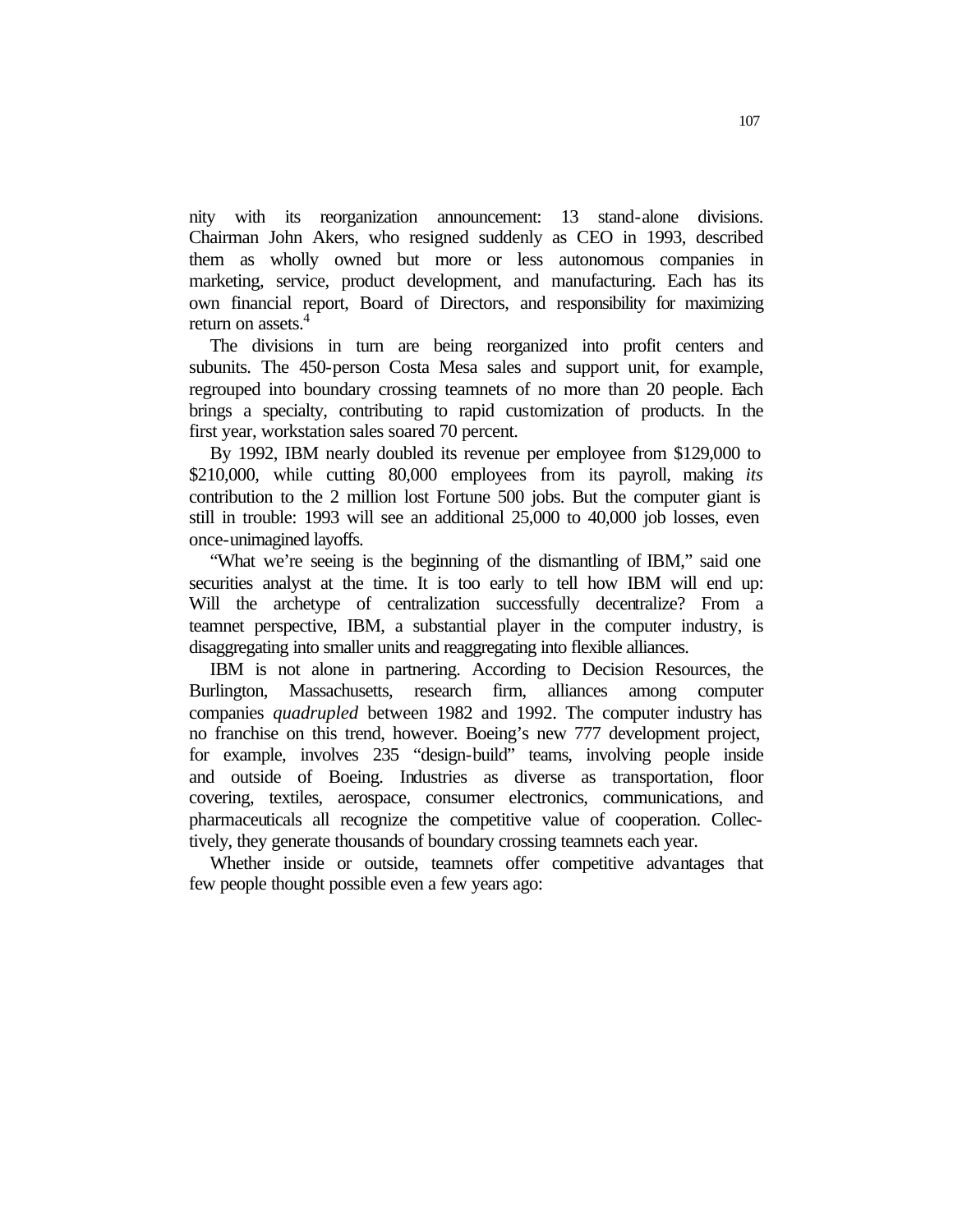the power of scale and diversity in a world of limited resources. Many large companies, some on the brink of extinction just a few years ago, now depend upon boundary crossing teamnets, known by a variety of names. When people work across functions—in intracompany task forces, crossfunctional teams, and interdepartmental management groups—they break allegiance to a single internal hierarchy. This presents new challenges to management, just as formidable as when people work with others outside their firms.

A powerful synergy occurs when internal boundary crossing reflects external partnership patterns, and vice versa. Because there is a common core to these teamnets, large and small, lessons learned in one arena can be applied in another. A shared set of values drives both renewal within and alliances without.

From small group and large organization teamnets, we move to enterprise, alliance, and economic megagroups on the Thamnet Organization Scale. One company that knows how to network across the range of levels—from small groups to multi-billion-dollar joint ventures—is based in the small town whose name it bears in upstate New York.

## **The "Global Network" Company: "A Work in Progress"**

"In 1854, my great-great-great grandfather founded a small glass manufacturing business, the Union Glass Company. Today it is a global corporation known as Corning, Inc... what we call a 'global network'. .. an interrelated group of businesses with a wide range of ownership structures. Although diverse, these businesses are closely linked.<sup>55</sup> So begins James ("Jamie") R. Houghton, the seventh, and probably last, Houghton to hold the reins of the now \$3 billion specialty glass company, in "The Age of the Hierarchy Is Over," his 1989 *New York Times* article.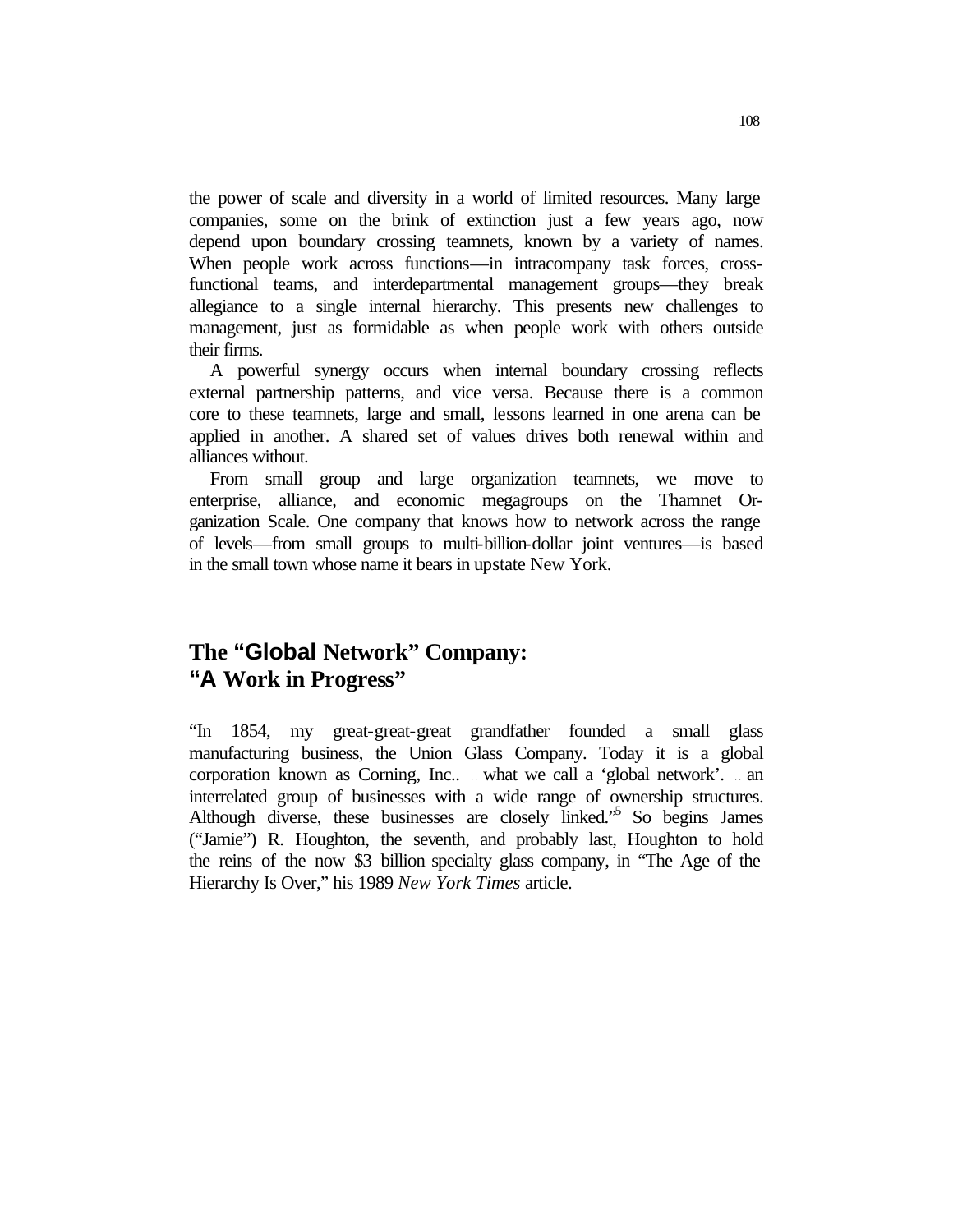Through its global network, Corning produces much more than Corning Ware and Pyrex. It's in:

?Fiber optics, after 17 years of research and an investment of \$100 million;

- ?Computing components, where "27 scientists in Corning's labs are poring over the glass used in liquid-crystal displays . found in laptops":<sup>6</sup>
- ?Environmental technology, with Cormetech, its joint venture with Mitsubishi Heavy Industries, established a decade before the big profits are expected. Corning supplies the ceramic-based technology to filter pollutants, while Mitsubishi Heavy Industries provides smokestack expertise; and, of course,
- ?Housewares, expanding its market considerably in 1991 by partnering with Mexico's giant glass manufacturer, Vitro. In Mexico, the company is Vitro Corning, owned 51 percent by Vitro; in the United States, the company is Corning Vitro, owned 51 percent by Corning.

Until controversy hits one of its partnerships in 1992, the company enjoys excellent press since 1983, when Jamie takes charge from his older brother, Amory, Jr. (who goes on to become a Republican U.S. congressman). *Business Week's* May 13, 1991, cover story is "Corning's Class Act: How Jamie Houghton Reinvented the Company."<sup>7</sup> The "reinvention" prompts not only good press, but also good results. Reversing three years of steady decline and a 70 percent dependence on slow-growth businesses, return on equity climbs from 7.3 percent in 1983 to 16.3 percent in 1990. Stock value of the company (incorporated just before the Civil War) increases 36 percent in the same period. Analysts predict earnings likely to grow 20 percent annually with good market share in strong growth businesses.

Corning's is not just a remarkable story of external adventures. It is also a tale of how a nearly 150-year-old company undertakes a 10-year internal effort to transform itself into a 21st-century corporation. It does so with boundary crossing teamnets.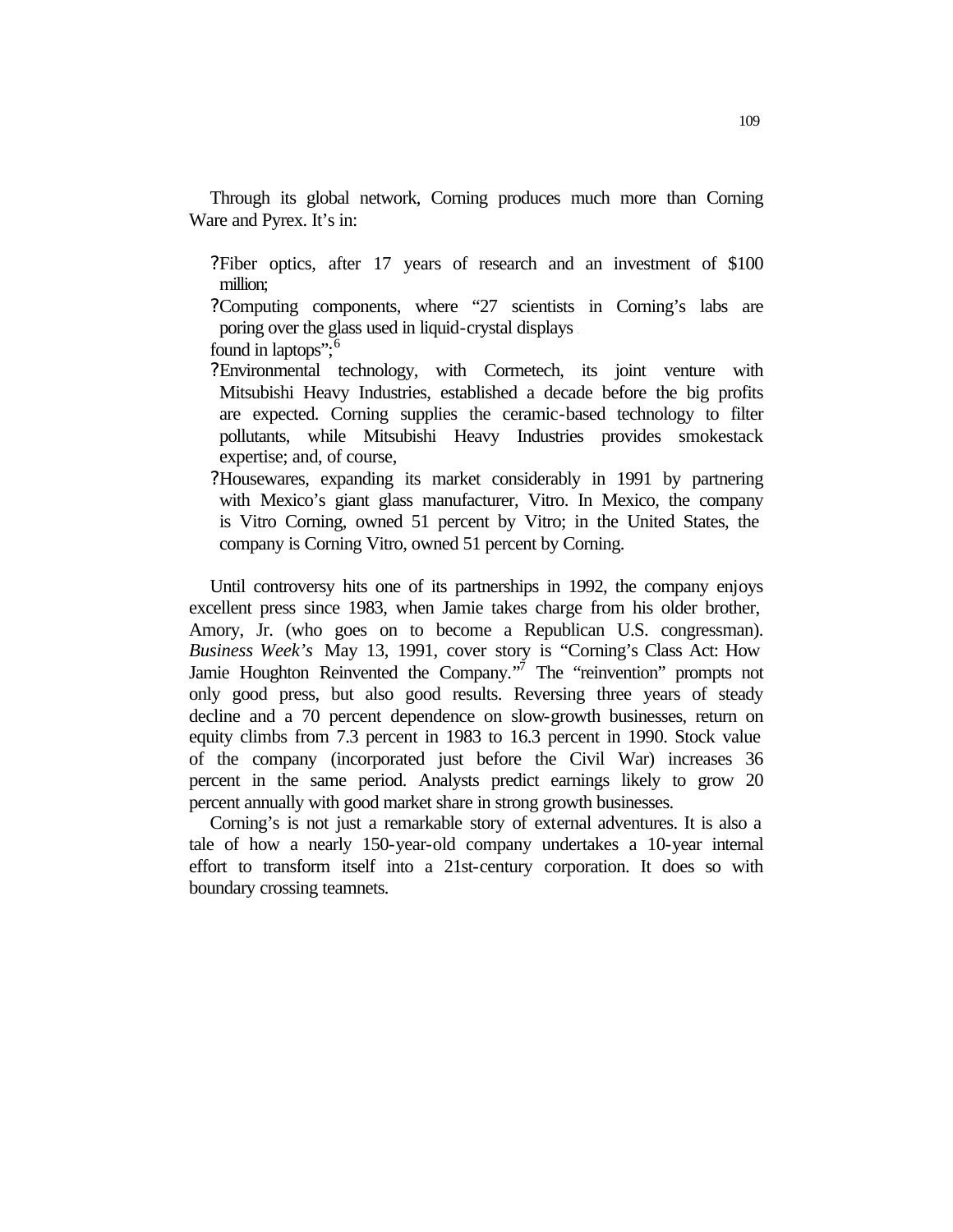#### CORNING'S INTERNAL DRIVE FOR QUALITY

Jamie Houghton recalls walking into a "dreary" Rochester, New York, hotel function room in October 1983, his first year of office. "Corning plans to spend \$5 million on a 'total quality program,' "he tells his top managers. No one is interested. "It went over like a bomb. They thought it was the flavor of the month," he says later.<sup>8</sup> Undaunted, he barrels ahead with his vision to turn Corning into a quality enterprise. Houghton appoints Corning's first director of quality. As the new CEO, he goes on the road, carrying his vision to over 50 company and partner sites. Everyone is required to go through a two-day quality seminar.

At Corning, quality means "meeting and exceeding customer requirements." Delivering the keynote address (appropriately titled "Quality: Beyond the Corporate Walls") at the Economic Club of Detroit in October 1990, Houghton says, "Quality is more than a business process; it's an ethical behavior system. . . Quality implies empowerment of all people at all levels in an organization. The old pyramid structure is flattening out with power spreading downward and outward through employee quality teams."

Houghton is not exaggerating:

- ?Corning people participate in quality circles, the small group management process that began on the shop floor in Japan in the early 1960s.
- ?Corning has hundreds of cross-functional teams in its factories and businesses, with people from many parts of the organization working together "spotting trouble and fixing it at the source."
- ?At its "Factory of the Future" in Blacksburg, Virginia, Corning runs 24 hours a day, 7 days a week, self-supervised by "high-performance work teams," with "mentor networks" guiding new hires.

Corning also partners with the labor unions. The company and the union jointly work to increase employee participation in worker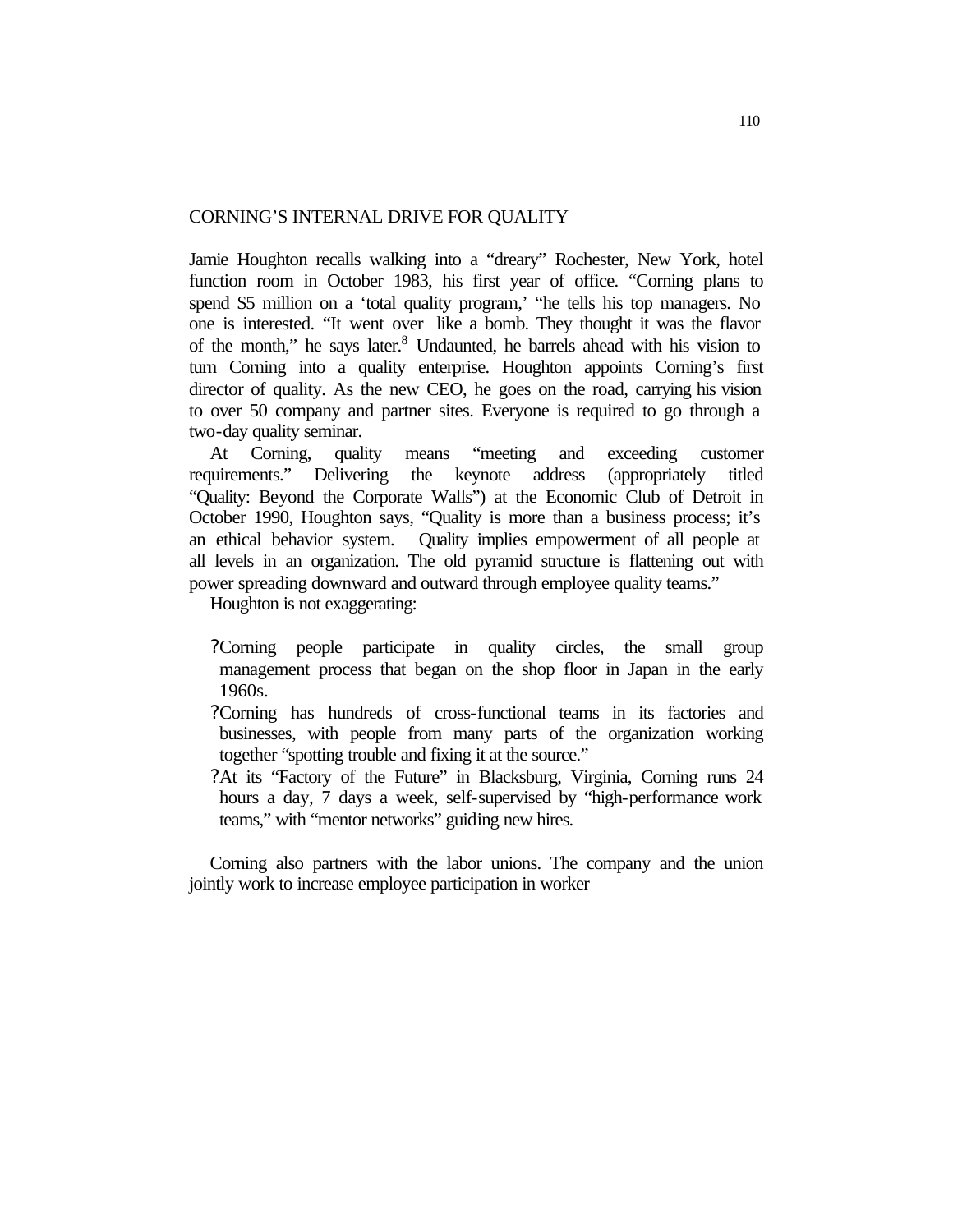teams. These teams determine job schedules and participate in factory design. When a molten-metal filter production plant moves from an older facility to Erwin, New York, union workers design the new plant with open spaces, sound-dampening ceilings, numerous windows, and a production line that keeps everyone on a team within earshot of one other. They redesign the organization, not only the technology: 47 job classifications fold into one, employees rotate jobs weekly, and salaries rise when people learn new skills. The defect rate dives from 10,000 per million to 3 per million, with virtually no customer returns. At Corning, quality works.

In 1987, Houghton launches a new crusade: he appoints two companywide teams to address workforce diversity. Corning, the tiny upstate New York town, also benefits. The company invests in the community, addressing economic, racial, and quality-of-life issues:

it buys and rehabilitates properties; it builds a hotel, museum, and library; and it arranges for the local cable station to carry black-oriented programming. Corning understands the essence of quality: a focus on people.

#### CORNING AND ITS PARTNERS

Corning is not new to the joint venture business. It is 1924 when Corning first takes advantage of complementary product development with another company, making cartons for glass products. This practice of Corning and its partner each contributing its expertise will be echoed for the next 75 years in some 60 ventures. These partnerships, says Houghton, contribute about half of Corning's earnings, which he believes to be "unique among Fortune 500 companies." Some are really micro-joint ventures such as Corning's partnerships with Genentech in enzymes and tiny PCO, Inc., in optics.

Corning's partners include some newer ones—Siemens of Germany, Ciba of Switzerland, Samsung of South Korea—and some quite old—like Asahi Glass of Japan. Amazingly, even though the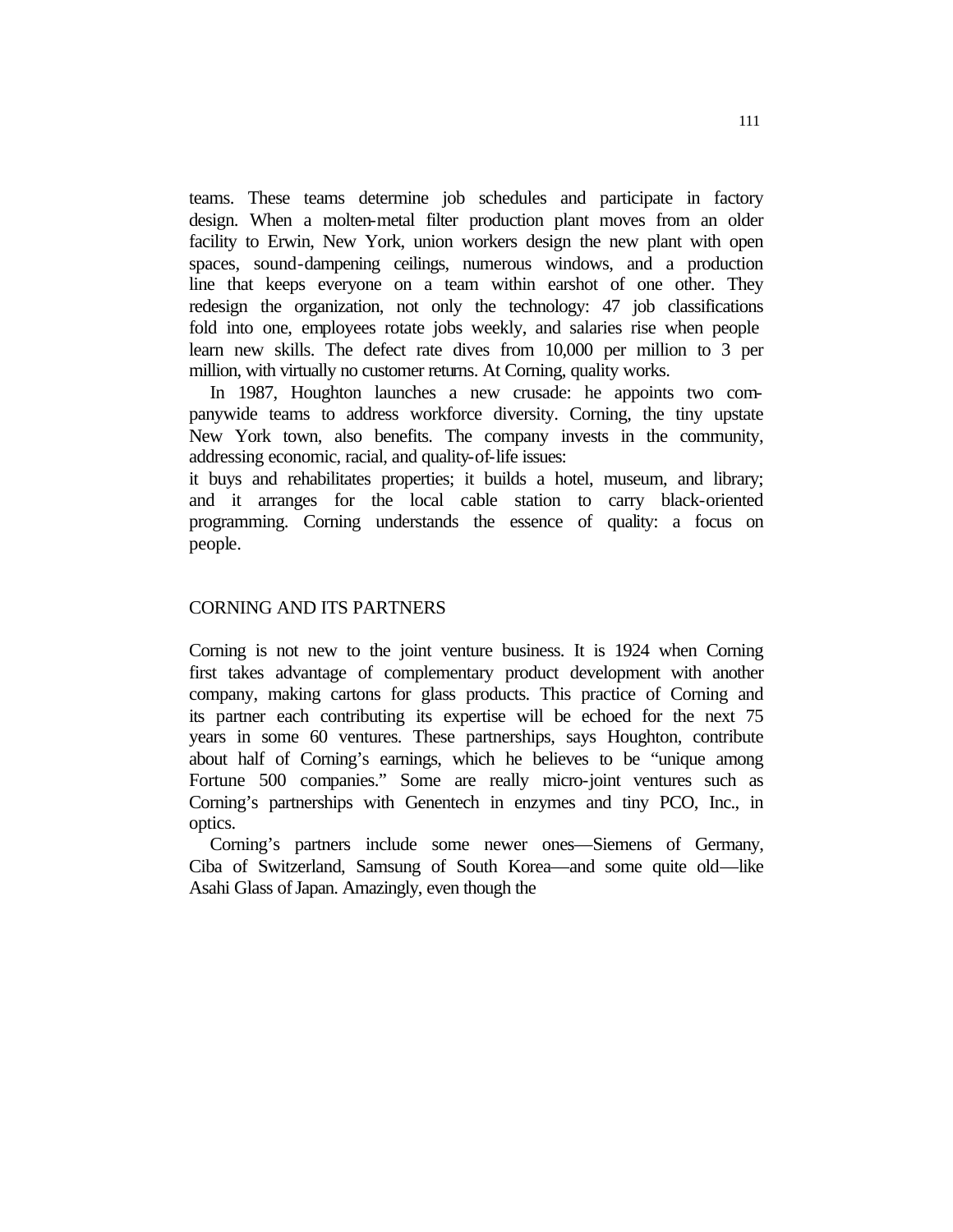Japanese partner and Corning did not communicate during World War II, Asahi Glass kept meticulous records and presented Corning with its earnings after the war was over.

During the same war, a handshake between Jamie Houghton's father and Dr. Willard Dow in 1941 established perhaps the most famous of the partnerships: Dow Corning to produce silicones. Dow Corning illustrates both the profits and the peril of partnerships. In 1991, Dow Corning's \$2 billion in revenues contributes 25 percent of Corning's \$316.8 million earnings. $9$  In 1992, Dow Corning, which produces 5,000 specialty chemicals ranging from the sealants used on the 0-rings of the space shuttle to Silly Putty, is on the front page because of silicone breast implants. Potential lawsuits could exceed \$1 billion or more in liabilities.

In the long view, a vulnerable partnership will not deter Corning from its network strategy. In networks, the parts do not necessarily conform to the structure of the whole. Nor is Corning likely to alter its basic philosophy that respects the autonomy of both its partners and the joint venture spinoffs. Autonomous partners, for better or worse, comprise networks. Indeed, it is the real autonomy of Dow Corning from its founding parents that provides the break wall against the storm of suits that follows the ban on silicone implants.

Despite mistakes, Corning is extremely successful in its joint ventures. "Corning has the critical ability to treat its partners as true equals, to see their interests and respond to them," writes Jordan Lewis, author of *Partnerships for Profit.<sup>10</sup>*

As above, so below. The treatment of both corporate partners and employees as equals springs from the same culture and philosophy. "We have found that the successful operation of a global management network requires a new mind-set," Houghton writes. "A network is egalitarian... [with] no parent company. A corporate staff is no more or less important than a line organization group.. [B]eing part of a joint venture is just as important as working at the hub of the network."<sup>11</sup>

Houghton calls Corning "a work in progress." It is a rare long-term experiment in conscious transformation from a traditional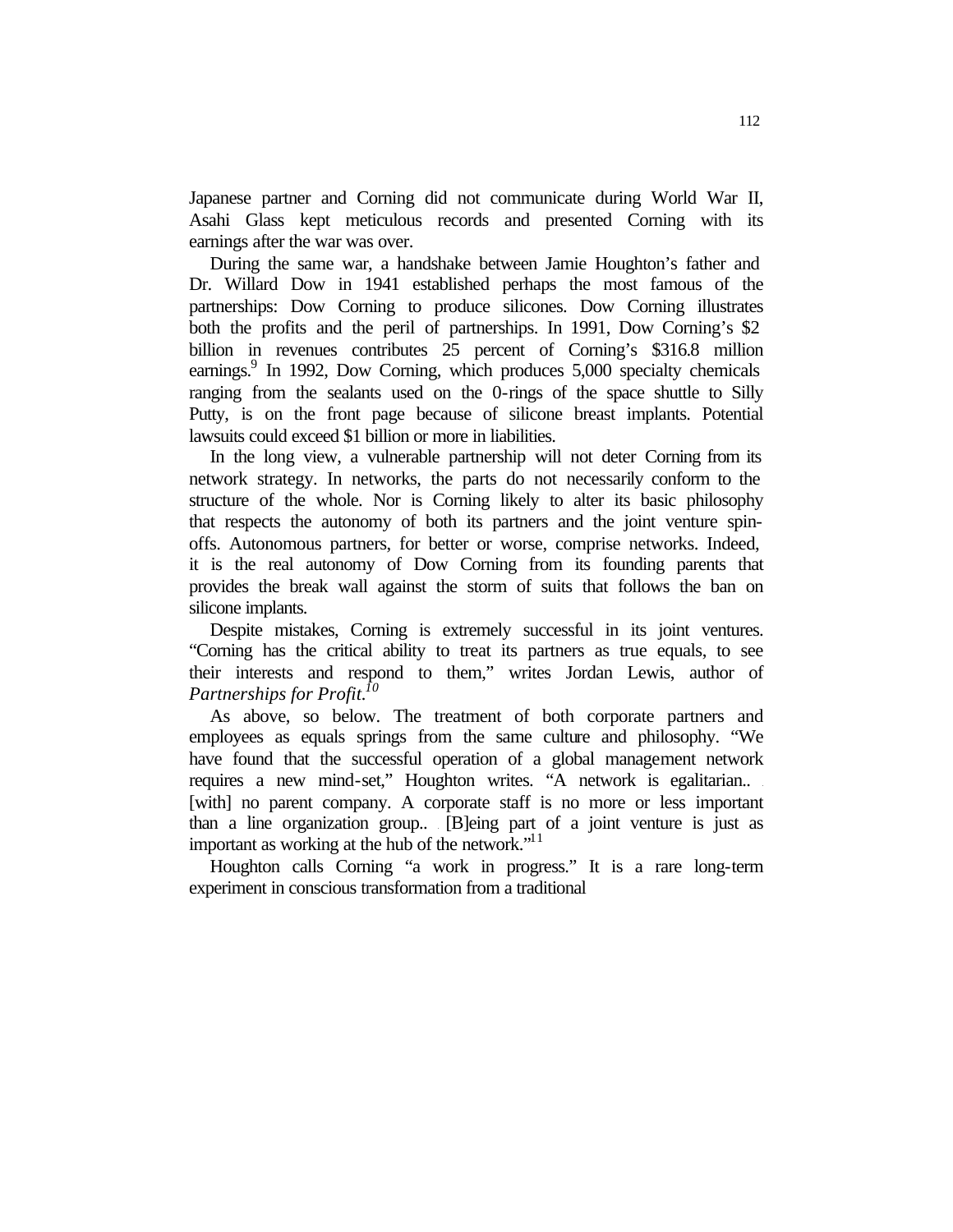American hierarchy to a more networked form of management at every level. Is the Corning way right for every company? Probably not. Yet, other companies use these and similar ideas in different ways to improve their businesses.

Every business needs to adapt to change. By knowing what some companies have tried, you will get a clearer idea of what might work for you.

At the nexus of business boundaries, internal and external, is the enterprise.

## **Enterprising Teamnets**



The process of transformation from a traditional organization into a modern teamnet structure takes a number of forms at the enterprise level. Teamnets appear in:

- *?Kaizen* corporations. Although there is no such word in English, the Japanese have one for *ongoing improvement involving everyone,* which reaches from the shop floor to the company's external alliances.
- *?Internal markets,* self-regulating mechanisms that serve the place of vast numbers of bureaucratic policies and procedures.
- *?Service webs,* the classic flat distributed networks delivering everything from pizza to professional services.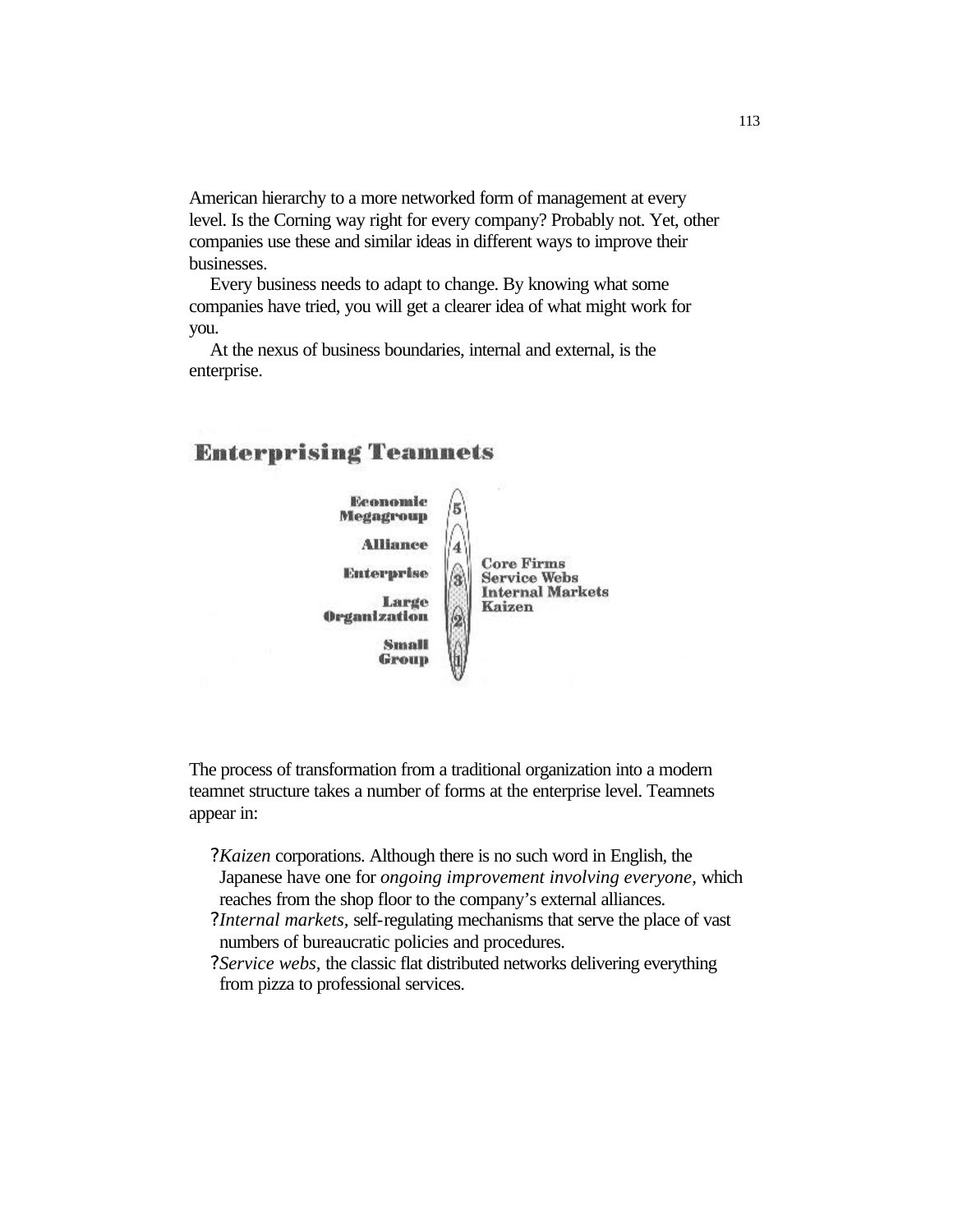*?Core* firms—with one foot on the enterprise level, and one on the alliance level—which use the external market to simplify their relations with a select number of suppliers and distributors.

#### KAIZEN: "ONGOING IMPROVEMENT INVOLVING EVERYONE"

Japan has built its powerhouse economy not on plentiful resources but on excellence in management. Excellence comes not from this or that technique. Rather, it is a pervading set of values. They give rise to a variety of quality management innovations, captured in the word "kaizen."

All sorts of teamnets arise under kaizen's umbrella:

- ? Total quality control;
- ? Customer orientation;
- ? Suggestion systems;
- ? Just-in-time inventories;
- ? Total productive maintenance;
- ? Zero defects;
- ? Productivity improvement; and
- ? New product development; as well as
- ? Quality circles; and
- ? Cross-function management.'<sup>2</sup>

When people translate "kaizen" as "improvement," they lose its essence, which, according to Masaaki Imai, author of *Kaizen:*

*The Key to Japans Competitive Success,* means "ongoing improvement involving everyone." And it's been going on for a long time. As early as 1954, the Japanese were applying Deming's ideas beyond manufacturing to an overall management approach.'<sup>3</sup>

At the enterprise level, kaizen is a process rather than results-oriented management approach. All the companies leading the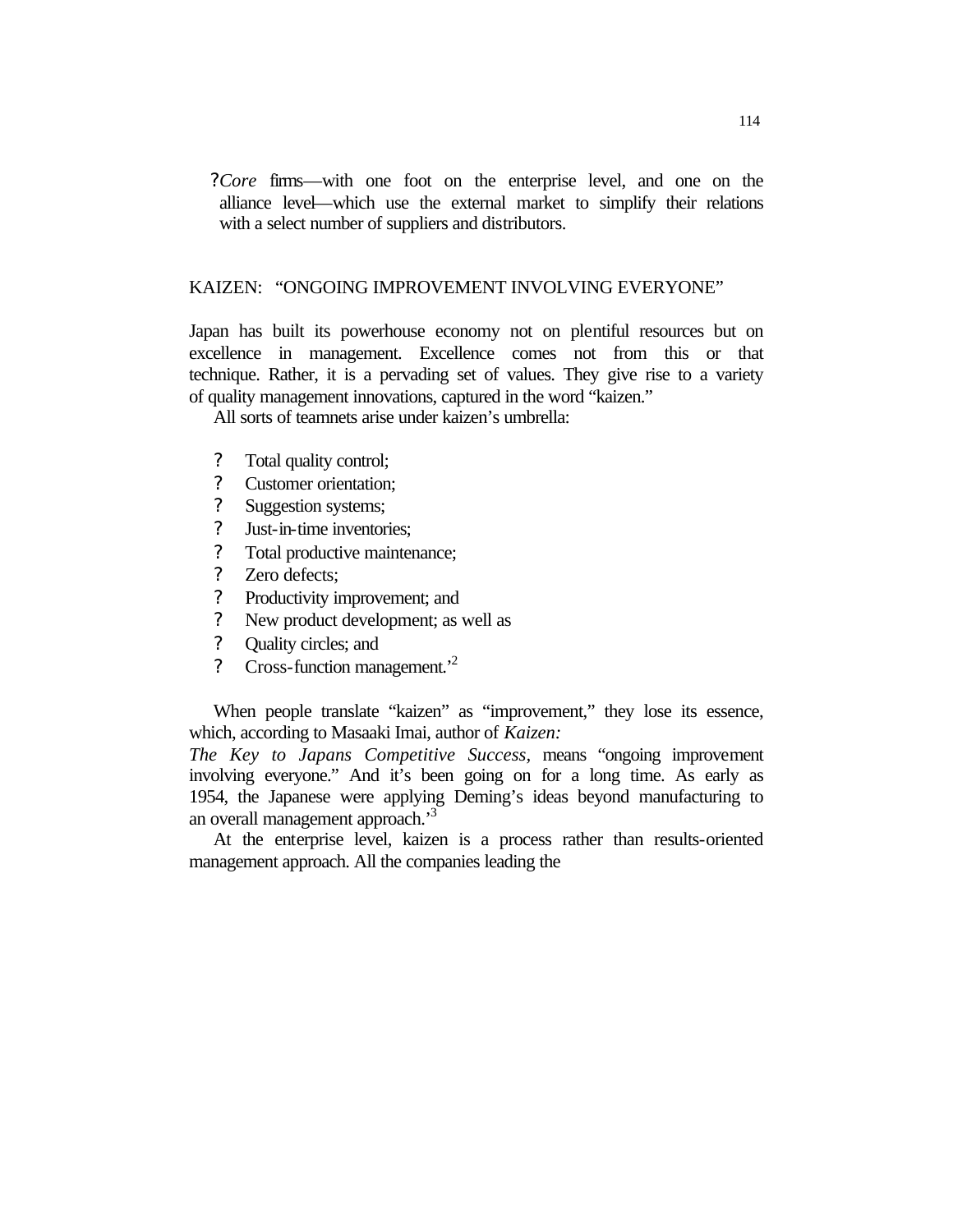quality movement in Japan—including NTT, Matsushita, Toyota,. Nissan, and Komatsu—reflect this overall process orientation throughout their management layers, which other companies emulate and copy.

When the multinational Philips initiates its "company-wide quality" improvement" program in October 1983, its then-president Dr. Wisse Dekker begins his statement, "The quality of products and services is of the utmost importance for the continuity of the company."<sup>4</sup> The first two of the 10 points of the Philips quality policy formalize the essence of kaizen:

- 1. Quality improvement is primarily a task and responsibility of management as a whole.
- 2. In order to involve everyone in the company in quality improvement, management must enable all employees—and not only employees in the factories—to participate in the preparation, implementation, and evaluation of activities.

## INTERNAL **MARKETS REPLACE BUREAUCRACY**

Habitat for Humanity International builds houses for poor people all around the world. In India, one house owner could not make his small monthly mortgage payment. Instead, he brought an emaciated water buffalo as payment to the committee that oversaw loans. The committee, in turn, decided not to sell the water buffalo but instead to feed it, then to sell the milk it produced. This way, the man continued to make his mortgage payments and people had more milk. Instead of the man's losing his house because of regulations, the committee, close to its customers, realized the man had something to sell, if only someone would invest. Thus internal markets are born.

Markets can replace bureaucracy in many creative ways. The fall of Communism may be attributed to the extraordinary drag the bureaucratic apparatchiks put on Soviet economic development,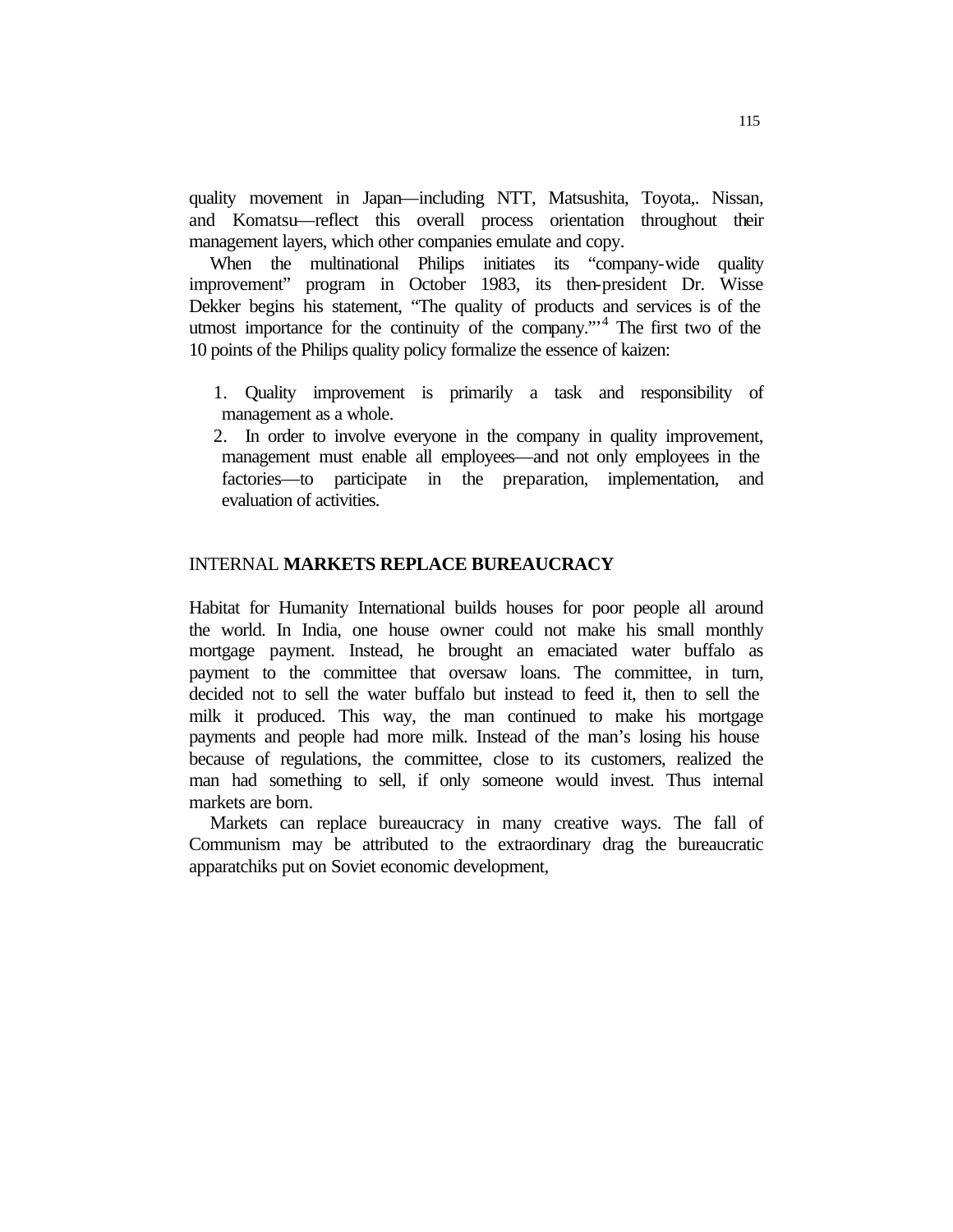performing functions that in the West are done by markets, such as the allocation of capital.

Asea Brown Boveri operates as an internal market with its 1,300 companies and 5,000 profit centers. These internal markets work in tandem with external markets, with internal units free to buy and sell outside the enterprise.

> *"The essential condition for free markets within an enterprise is that internal business units be allowed to purchase goods and services from external vendors."*

So says Russell Ackoff, one of the great systems thinkers and a Wharton management guru, to a 1991 conference on internal markets. With speakers from Ford, Eastman Kodak, Armco, MCI, ALCOA, Dow Corning, Esso Petroleum (Canada), and Control Data, Ackoff opens the conference. He contrasts "free market policies" with traditional "monopolistic practices" inside most firms— i.e., manufacturing *has* to buy CAD services from the company's engineering organization.'<sup>5</sup>

ALCOA Separations Technology has let free market forces loose in functions where costs have been getting out of control. While overall results are mixed, in some places, such as R&D, there is noteworthy success. The "old" R&D unit was costly, slow, and always "working on hare-brained ideas rather than getting the things done that would yield revenue sometime in this century." After instituting internal market mechanisms, R&D reorganizes and soon makes up more than 35 percent of its budget from external work. Internal customers also report significantly improved service.

Internal markets at ALCOA also work with manufacturing, pushing the idea to the factory floor. Members of work centers, as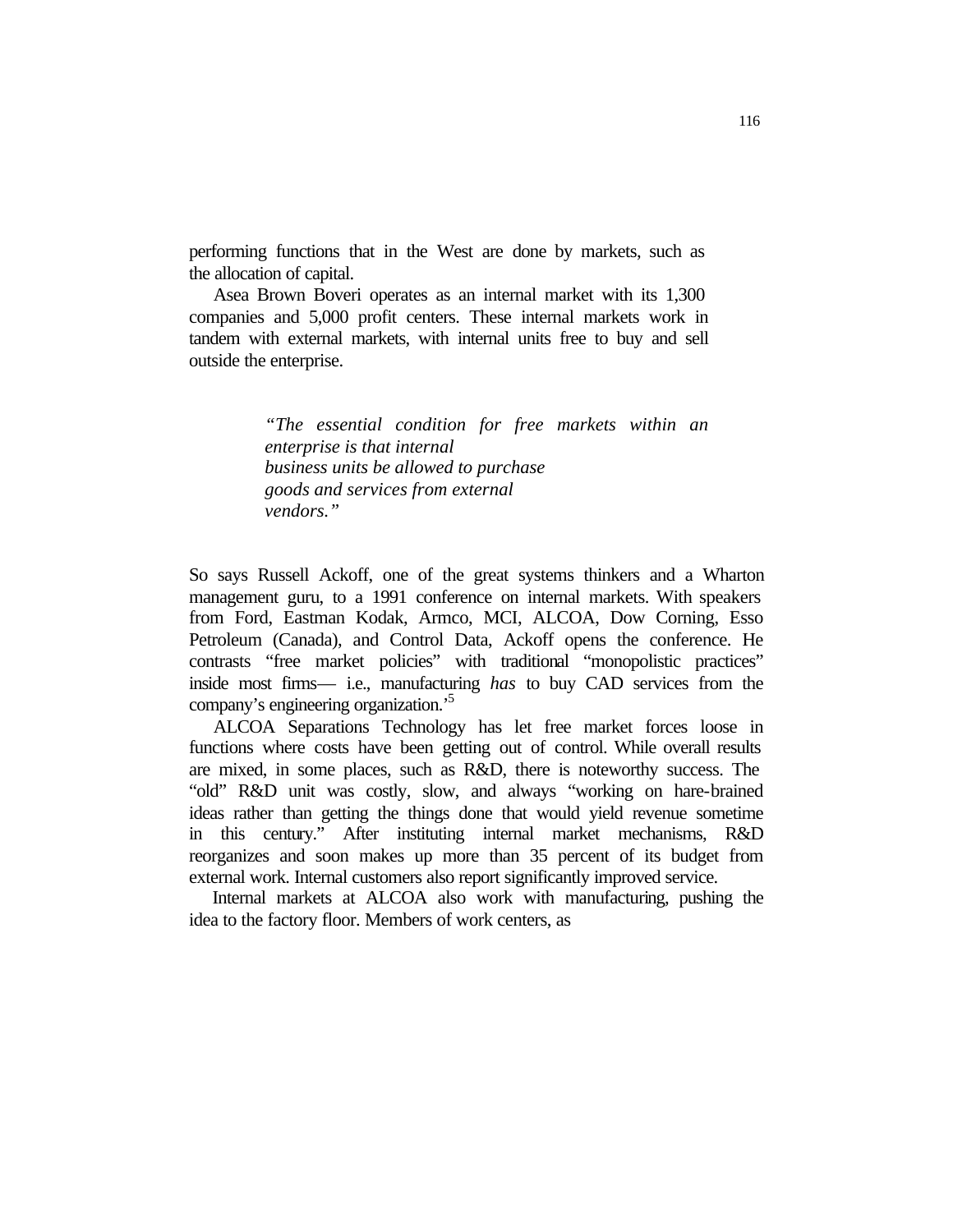they call them, become excited about their jobs and "begin to see a direct link between their work, customer feedback, and the profitability of the unit . . control was in their hands." In one work center, average lead time drops from 12 to 14 weeks to 2 to 5 days. To be effective, internal markets must be populated with boundary crossing teamnets.

#### **THE SPIDER'S WEB: HOW** TEAMNETS **DELIVER SERVICE**

Whether they come off as sales presentations for Tupperware or "tax returns" for H&R Block, service webs find the smallest possible unit where production can be replicated to derive efficiencies, and combine the units to meet localized or individual customer needs.

Like a sponge for bureaucracy's excesses, the modern service organization naturally flattens the hierarchy. In some service businesses, the search for ever-smaller units of replicability has pushed beyond the sales counter and stockkeeping unit to measures of everything from "freshness" to "cleanliness." Information collection is so sophisticated among some large chains that headquarters instantly can detect problems in a decentralized unit, and often diagnose them.'<sup>6</sup>

> *Organizationally, the basic replicable unit of service webs is the local operation (internal) or franchise (external).*

This model adapts equally well to very simple and very complex services.<sup>'7</sup> Domino's Pizza represents one extreme, a "chain" of 4,500 "highly decentralized outlets" that encourages managers to regard themselves as "individual entrepreneurs." If Domino's were a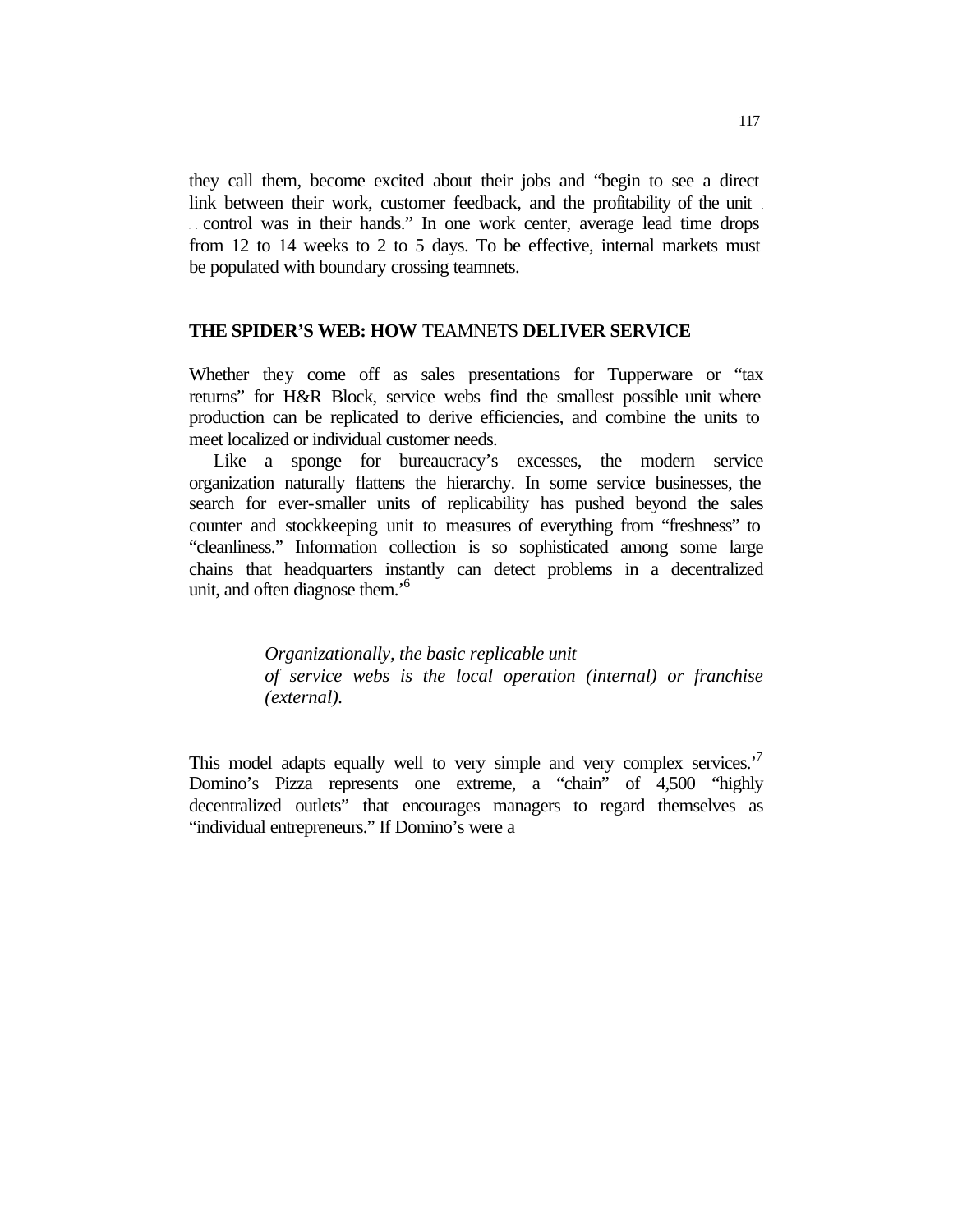"chain ,"it would break immediately. It works because it is a systematically applied network. A virtual science of pizza making eliminates much of the drudgery and ensures quality, while sophisticated information systems facilitate the bane of all managers' existence, paperwork. This frees managers to concentrate on customer service, a company hallmark, and for many people, the "fun stuff." Not incidentally, it provides an extremely effective centralized coordination system for management. Technology can so easily control or empower—here both happen at once.

Arthur Andersen and Company (AA&C) is another example of a service company with widely dispersed service locations or points of customer contact. Instead of pizza, AA&C delivers highly sophisticated customized information services through 40,000 professionals in virtually every country in the world. Like Domino's, Arthur Andersen "operates in a highly decentralized, real-time mode. Each local office is as independent as possible." Equally importantly, AA&C is a lead user of applying technology to professional services, generating a knowledge-based corporate resource that is the paragon of the much-heralded "knowledge company." Consulting is not alone. Investment banks, financial services, engineering, construction, research, health care, accounting, and advertising all use service webs.

Service webs are very information-sensitive. The key competitive advantage comes from a careful fit of management structures with the technology system.

When customers become the focus, companies flatten. According to James Brian Quinn and Penny Paquette, who have studied service webs extensively, the organization inverts to empower the employees closest to the customer. Toronto Dominion Bank's organization chart literally has the CEO at the bottom and customer on top. Federal Express, with 42,000 employees, has five levels of management and a staff complement that is one-fifth the industry average.

Because these replicable service forms tend to become "infinitely flat" organizations, Quinn and Paquette call them a "spider web because of the light but structured quality of its interconnec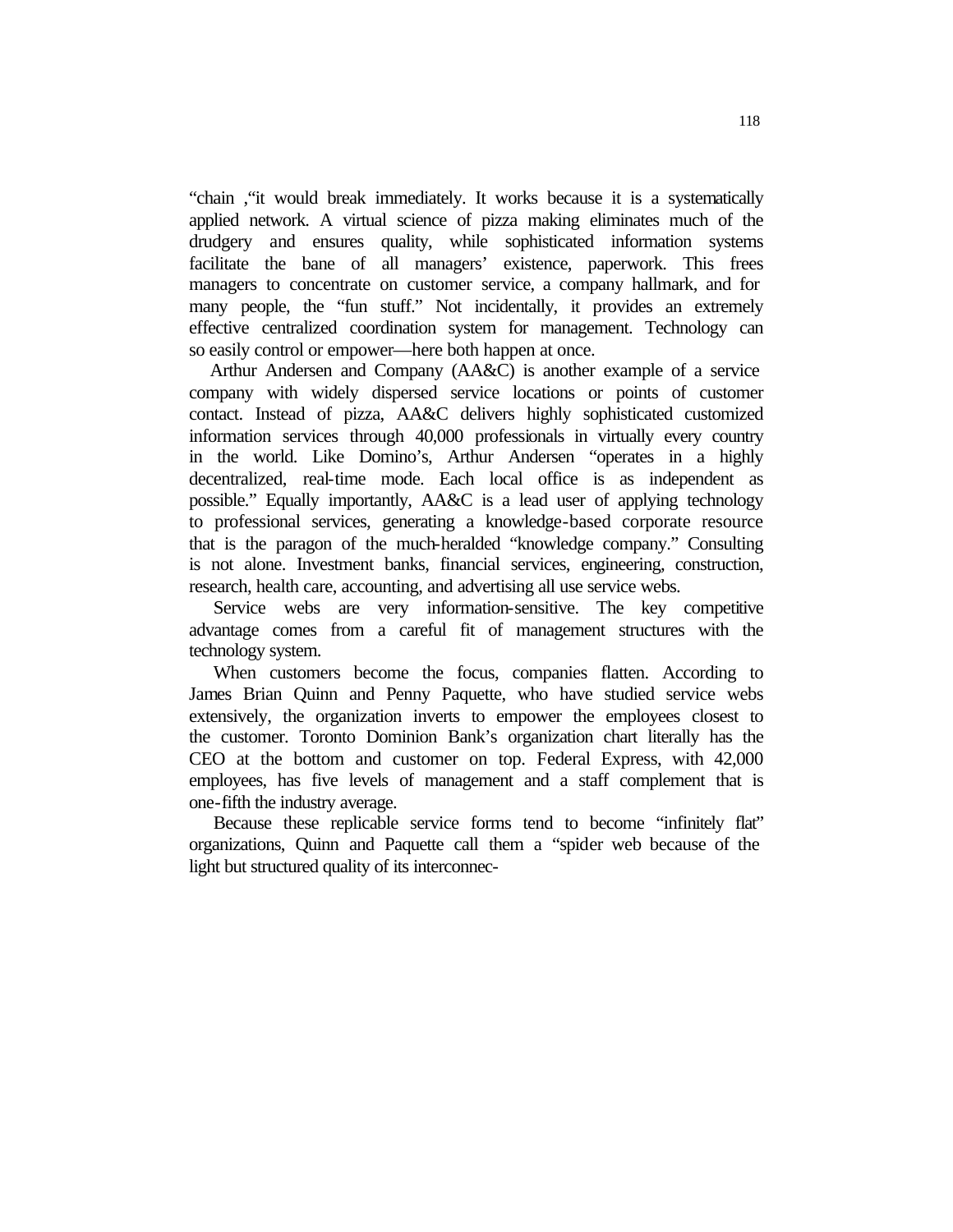tions." They offer these conditions for "extremely wide reporting spans:"

- Localized interactive contact is very important.
- ? Each ultimate contact point or operations unit can operate independently from all others at its level.
- ? The critical relationship between decentralized units and the center is largely quantitative or informational.
- ? The majority of relationships with the information center can be routine or rules-based.

Flat service networks of common units represent one end of the network enterprise range of diversity. Chunky networks of core firms held together by complementary interests represent the other end of this range.

## **CORE FIRMS, NOT HOLLOW CORPORATIONS**

"The Hollow Corporation will ultimately hurt the U.S. economy," thunders *Business Week* in March 1986.18 The industrial sector provides productivity, innovation, and a rising standard of living, but there is a growing weakness, *Business Week* warns: outsourcing. "Outsourcing breaks down manufacturers' traditional vertical structure, in which they make virtually all critical parts, and replaces it with networks of small suppliers. Even such proud giants as IBM and GE are doing it to varying degrees. In the short run, the new system may be amazingly flexible and efficient. In the long run, however, some experts fear that such fragmented manufacturing operations will merely hasten the hollowing process."

In the 1990s, once-proud giants are scrambling to downsize and outsource, focusing on core competencies to survive into the next century. As the next two chapters illustrate, the "hollowing" of companies does not necessarily mean the loss of the manufacturing base. It does reflect an unstoppable trend as information-driven service technologies offer significant economies of scale coupled with flexibility and customer responsiveness.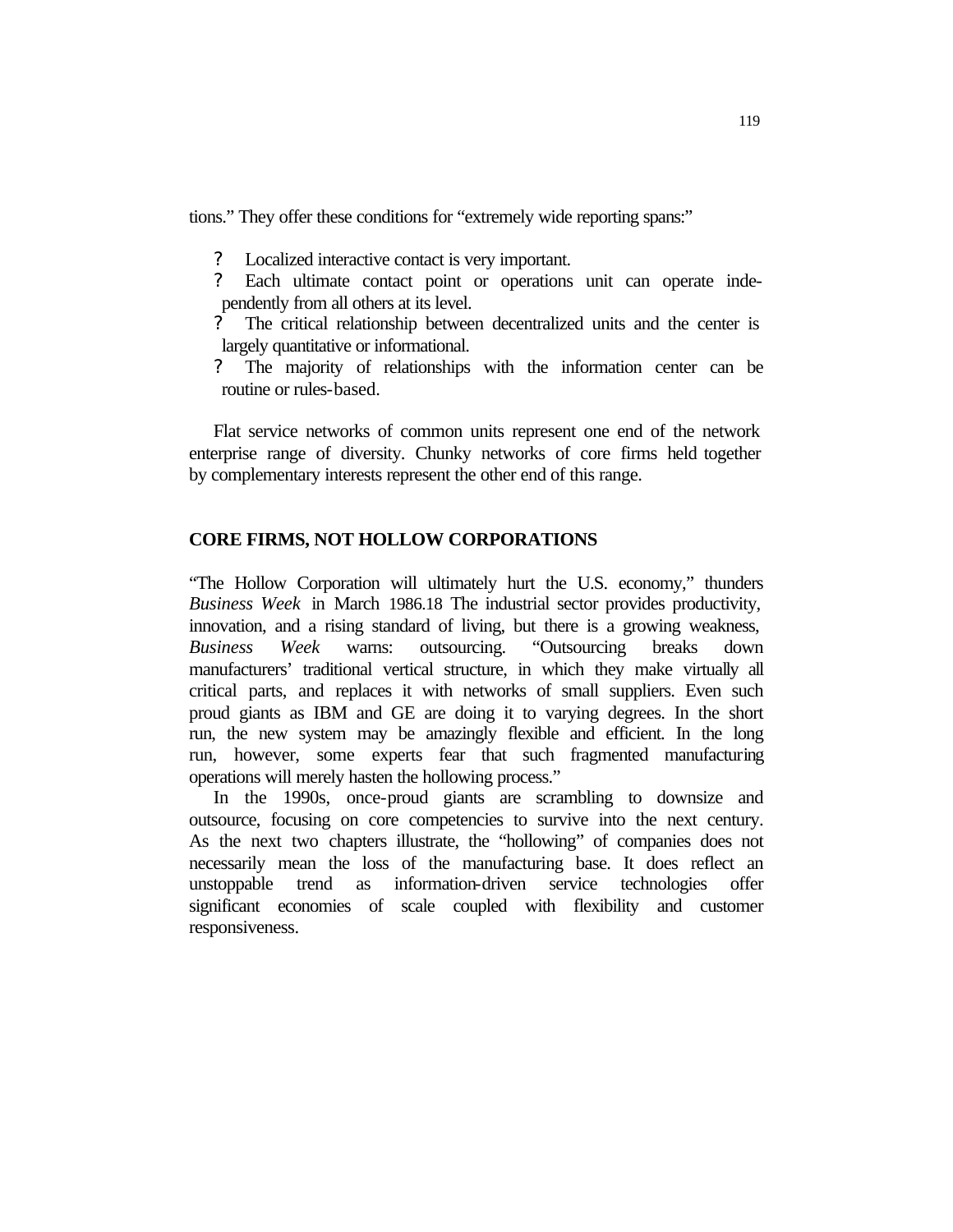In industry after industry, manufacturing is a shrinking part of the product cost. Only a fraction of a drug's value lies in manufacturing, while the great bulk of value-added costs derives from service functions such as R&D, legal and regulatory, clinical clearance, marketing, and distribution. Is Merck a manufacturer or is it really a service company?

Value chains that start with suppliers and end with customers segment work in firm-sized bites. For each staff function and for each service in the value chain, companies confront a series of "make or buy" decisions. Each such decision weaves another knot in the boundary crossing tapestry, giving internal (make) and external (buy) hues.

ADP can do your payroll; it can also track your banking, file taxes, and print messages with checks. ServiceMaster is a \$3 billion company that can do your maintenance function; it will also jointly invest in new equipment and share productivity gains with you.

Companies the world around are looking closely at what they do best. Cutting-edge management advice in the 1990s is to:

? Compare each function you perform with the best-in-class.

? Dominate those functions that are strategic and where you are

or can become the best (core competencies).

? Outsource where you have no strategic advantage.

In 1964, Nike was a U.S. dealer for a Japanese shoe; in 1991, it is a \$3 billion corporation. It got there by building an extremely effective core firm—supply network structure. It based its strategy on close relations with—but not dominance of—manufacturers in the resurgent East: Korea, Thailand, Indonesia, Taiwan, China. Nike expects its suppliers to sell to its competitors to remain competitive and not become too dependent on Nike. The core company maintains technical competence in R&D, quality processes, and even manufacturing in one U.S. facility that does leading-edge designs. **'~**

Used strategically, outsourcing does not hollow out the corporation. "Instead, it decreases internal bureaucracies, flattens the or-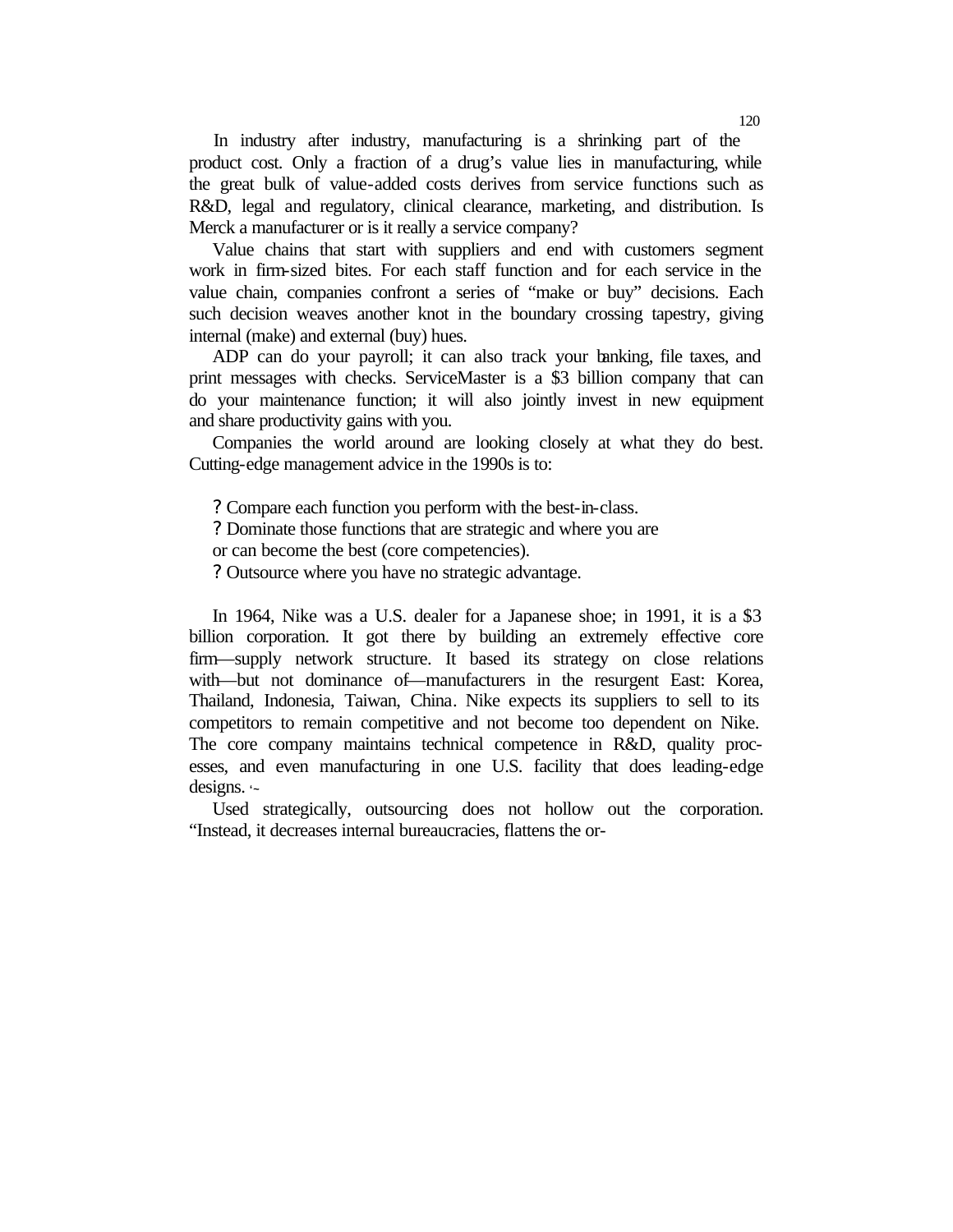ganization, gives it a heightened strategic focus, and improves its competitive responsiveness," Quinn et al. assert, answering *Business Week's*  alarm.<sup>20</sup>

## **Teamnets in Alliance**



When even the most rigid hierarchies organize to get something done together, teamnets naturally form. They use a variety of special-purpose vehicles that nonetheless all leave the participating firms reasonably independent.

So it seems unremarkable to call joint ventures and other inter-corporate relationships "teamnets." Yet, for all the years companies have been forming strategic alliances, many clearly haven't done it very well. According to an oft-cited study of 880 cooperative arrangements among American firms, only 45 percent were deemed successful by all sponsors, only 60 percent have lasted more than four years, and only 14 percent have passed a 10th anniversary.<sup>2</sup> Mergers, the 1980s predecessor wave to the ally-making 1990s, have an even higher rate of failure—somewhere between half and two-thirds, according to some research.<sup>22</sup>

At the intercorporate level, enterprise boundaries can grow very fuzzy. For all the practice they've had creating them, distinctions are still something of a hodgepodge, as companies struggle to work together in spite of differences. The literature on new interenterprise forms is a lot skimpier than at the intraenterprise levels.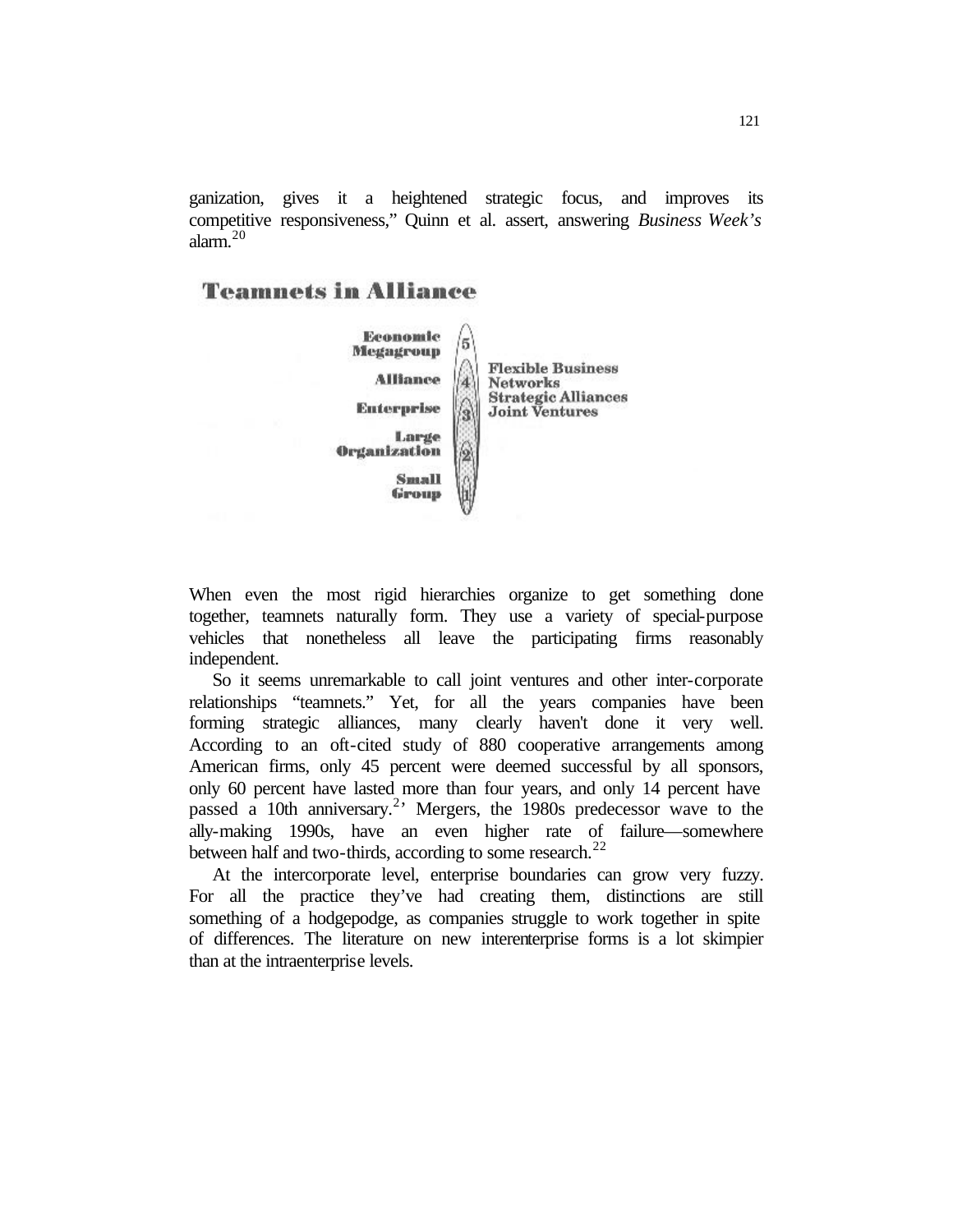*Joint ventures* and *strategic alliances* are common to bigger companies. *Flexible business networks* show the power of teamnets now working for smaller businesses.

## **"TRUST ONE ANOTHER": THE KEY TO JOINT VENTURES**

Joint ventures—the establishment by two or more partners of a separate business—is one distinctive form of strategic relationship. Its central lesson is this: The autonomy given to the new enterprise relates directly to the success of a joint venture.<sup>23</sup> According to Charles Raben, who has studied numerous alliances, joint ventures work when the partners:

- ? Trust one another, have compatible business philosophies and styles, and commit time to their relationship;
- ? Agree on venture autonomy, a process to resolve differences, on long-range goals, and on minimal direct involvement; and
- Each makes a contribution that the other respects, and each understands the business.

If the partners can't collaborate, then one partner should dominate. Some companies are widely recognized as having learned the secrets of external partnerships, like Corning in the United States and Olivetti in Europe. Olivetti's joint venture partners are worldwide and include Groupe Bull, Canon, Digital Equipment Corporation, and EDS, along with many other arrangements, such as strategic investments with AT&T and Toshiba.

## PARTNERING AS A **MATTER OF STRATEGY**

How do you execute your corporate strategy when you lack critical core skills and components? Companies form alliances to meet spe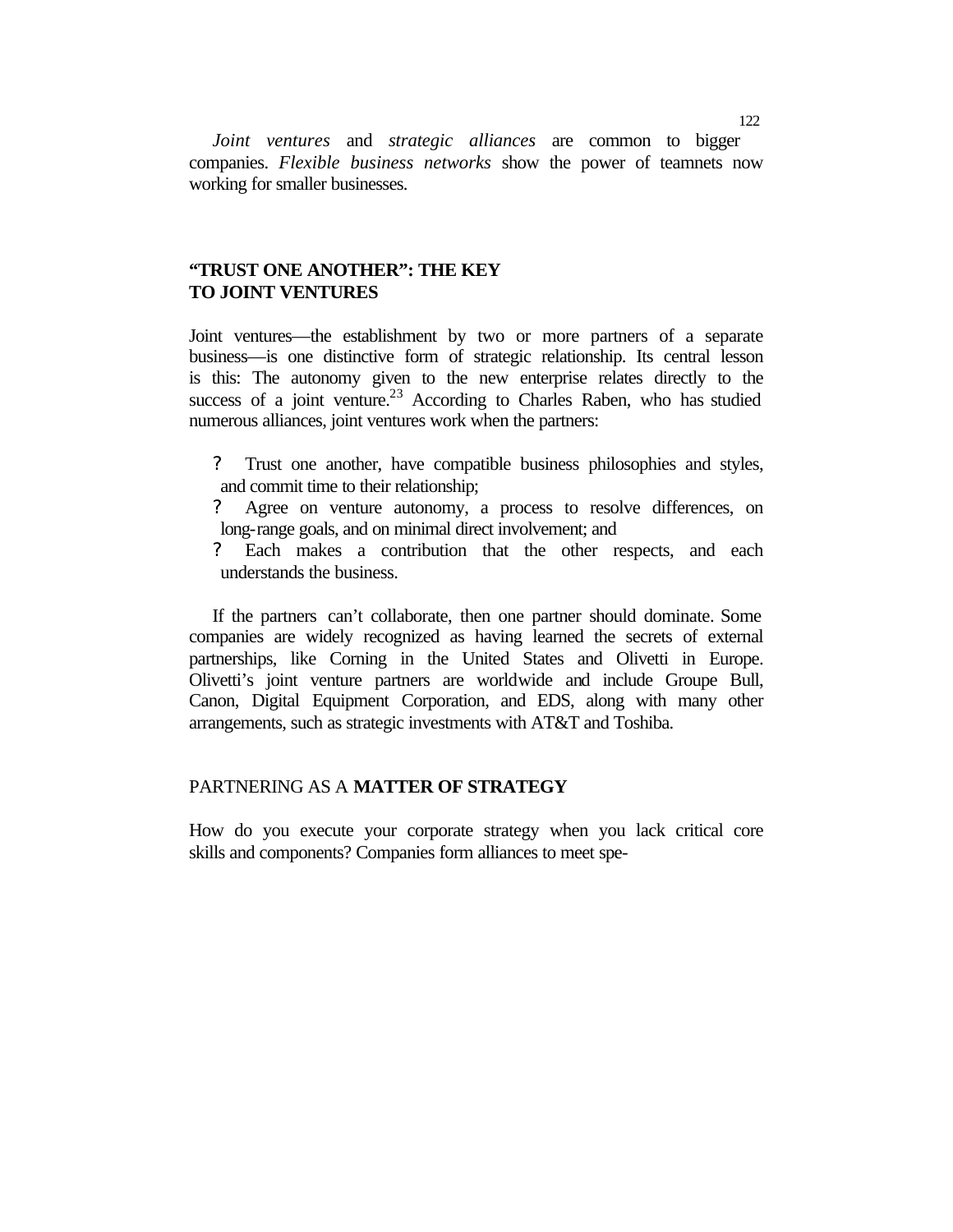cific business needs and to address opportunities that they cannot meet internally. To meet strategic goals, companies work together—in valueadding partnerships, precompetitive R&D contracts, corporate venturing, partial mergers, supply alliances,  $24$  large-small "winning combinations," and "virtual corporations." Each of these enterprise forms generates teamnets.

#### *By Adding Value*

When independent companies work closely together all along the value chain, they are participating in value-adding partnerships. McKesson Corporation, the \$7 billion distributor of drugs, consumer, and health care products, is one example. Its network includes manufacturers, distributors, retailers, consumers, and even a third-party insurance supplier. To independent drugstores that retain local autonomy, it offers the benefits of scale, such as access to large computer systems that none could afford independently.<sup>25</sup>

#### *Joint R&D* **Before** *the Competition*

In the United States, Europe, and Japan, many companies collaborate in the early phases of new technologies. By cooperating, they lower the risk for discovery and pioneering. Then, they go their separate ways, competing to refine, produce, and market resulting products. Together, companies:

- ? Search for basic breakthroughs;
- ? Slog through the endless combinations required for applied research; and
- ? Do enough development to test the concept.

Precompetitive R&D has been popular in semiconductors, gene research, plastics, telecommunications—and every other major industry that depends on a stream of innovations.

Sometimes government and academia are involved; sometimes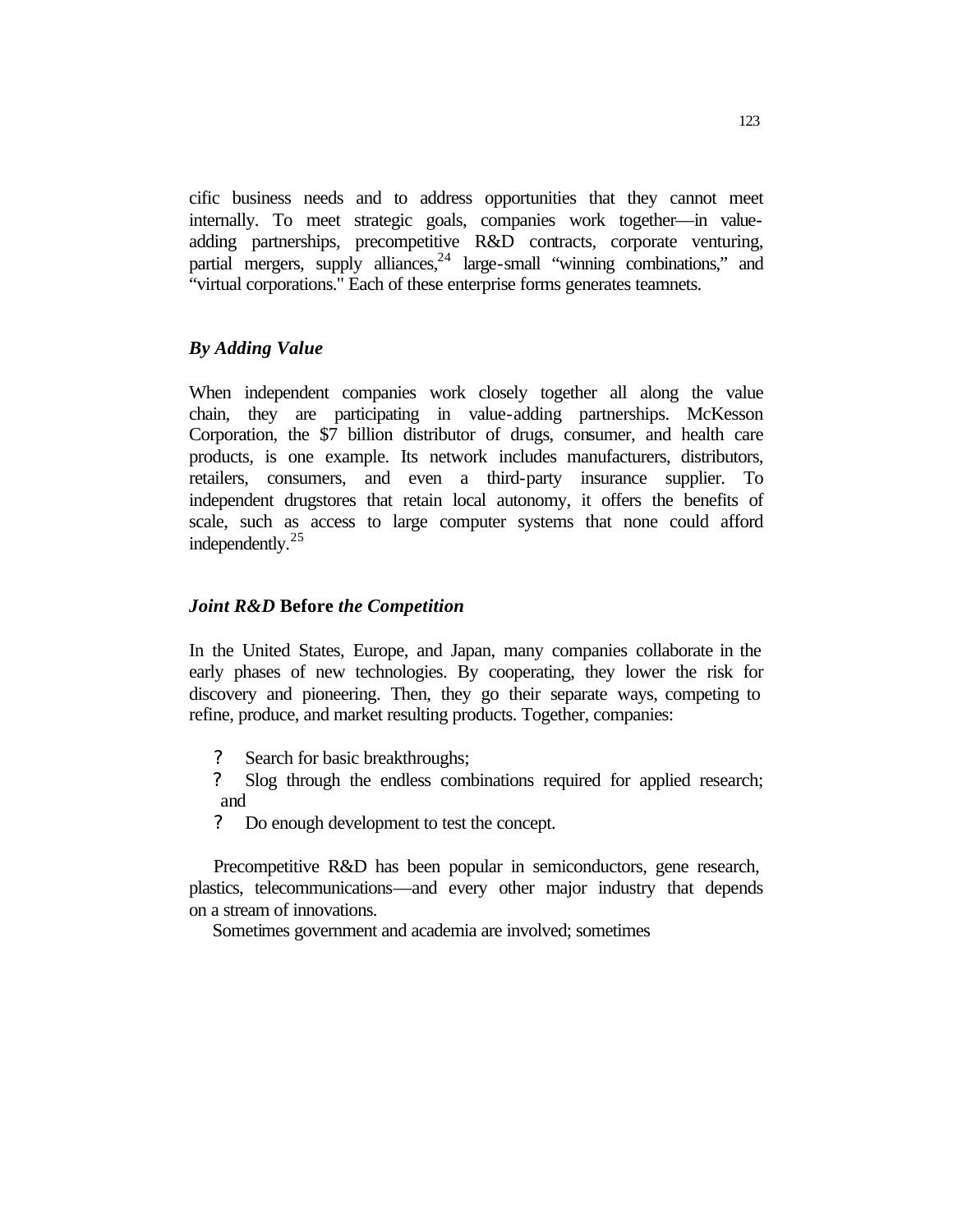not. Some research consortia include academic members; some don't. Japanese government-industry collaboration in new technologies is legendary, many led by MITI—from high-performance ceramics to fifthgeneration computing to sea water desalinization. In the United States, the Microelectronics and Computer Technology Corporation (MCC) is one somewhat centralized example. Other collaborations set standards for emerging technologies. Among U.S. defense firms, cooperative teaming to produce a multi-billion-dollar prototype is the norm; then the companies split apart to compete for production contracts.

As transnational companies ally to do precompetitive R&D, national boundaries become fuzzy and government sponsorship lines grow murky. International transgovernmental sponsorship of basic research will be a big boundary crossing activity by the end of the 1990s.

#### *Corporate Venturing*

It may sound like a bit of an oxymoron, but "corporate venturing" has a specific meaning: it's when large companies take minority equity positions in young companies with good growth prospects. **<sup>26</sup>**For the big company, the purpose is not a direct return on investment. Rather, it needs to gain access to a new technology or market. Olivetti, Europe's largest "local" information technology company, operates a globally diverse venture capital operation (\$40 million in 1987) called Olivetti Partners. Some investments include European Silicon Structures (7 percent), Danish start-up Olicom (40 percent), Torus Systems of Cambridge, England (25 percent), and Yokohama-based Dixi Corporation (9 percent).

One interesting twist to this idea is targeted venture capital funds *that require the companies they invest in to foster cooperation. Euroventures,* founded in 1984 by a group including Asea, Fiat, 3M, Olivetti, Bosch, and Volvo, is goaled to encourage pan-European cooperation. To that end, it operates a "network of satellite funds throughout the European Community.<sup>27</sup>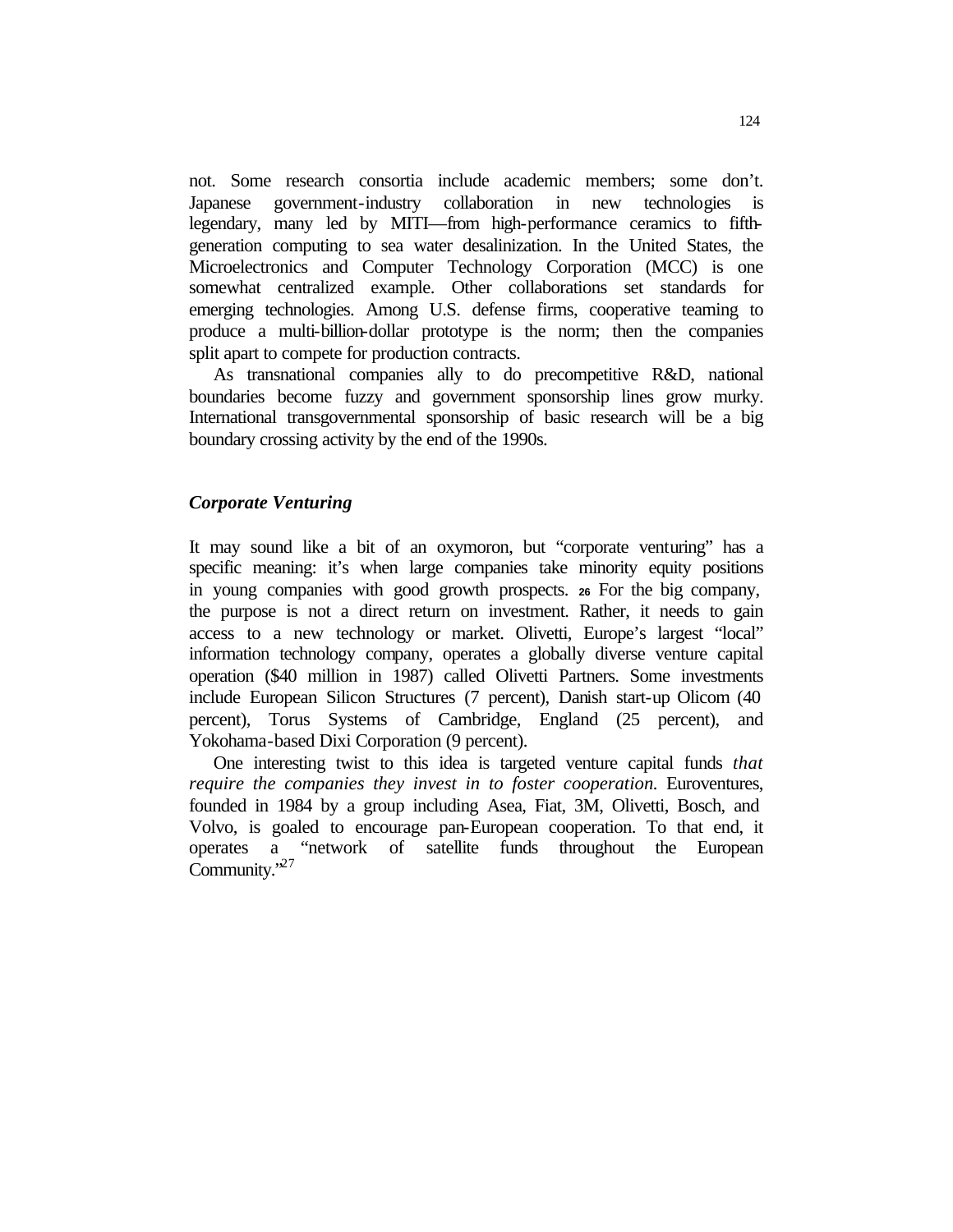#### *A Step Short of the Altar*

In the gray areas between mergers, ventures, and alliances, partial mergers sometimes appear as an intermediate stage. One Bayer merger took 17 years from start to finish. In 1964, Bayer merged its Agfa subsidiary with the Belgian firm Gevaert to form a photographic group owned 50 percent by each. Bayer raised its stake to 60 percent in 1980, when new capital was needed, and in 1981 completed a buyout. Honeywell-Bull represents the not necessarily successful tangle of relationships that have grown up as major players enter and leave the computer business. A 1960s alliance between the French government Machine Bull and GE—whose computer business was taken over in the 1970s by Honeywell (which at the same time bought up a number of small precision instrument firms)—and a 30-year relationship with Japan's NEC, all continue today in a triadic equity arrangement.

#### *From Supplier to Partner*

In 1971, when General Motors made its 34 percent strategic investment, it cemented relationships with Japan's Isuzu Motors, gained access to a needed component, and gained entry to a new market. This type of supplier partnership doesn't produce new enterprises, but it does require companies to work together. They increase strategic interdependence and generate significant boundary crossing activity. Manufacturers and their key component suppliers, companies doing contract R&D, OEM (original equipment manufacturing) customers, and key distributors are typical of vertical supply alliances. **<sup>28</sup>**

#### *"Winning Combinations"*

In the near future, "Goliaths"—large companies unable to muster the speed and take the risks to innovate continuously—will increasingly team with "Davids"—smaller companies quickly able to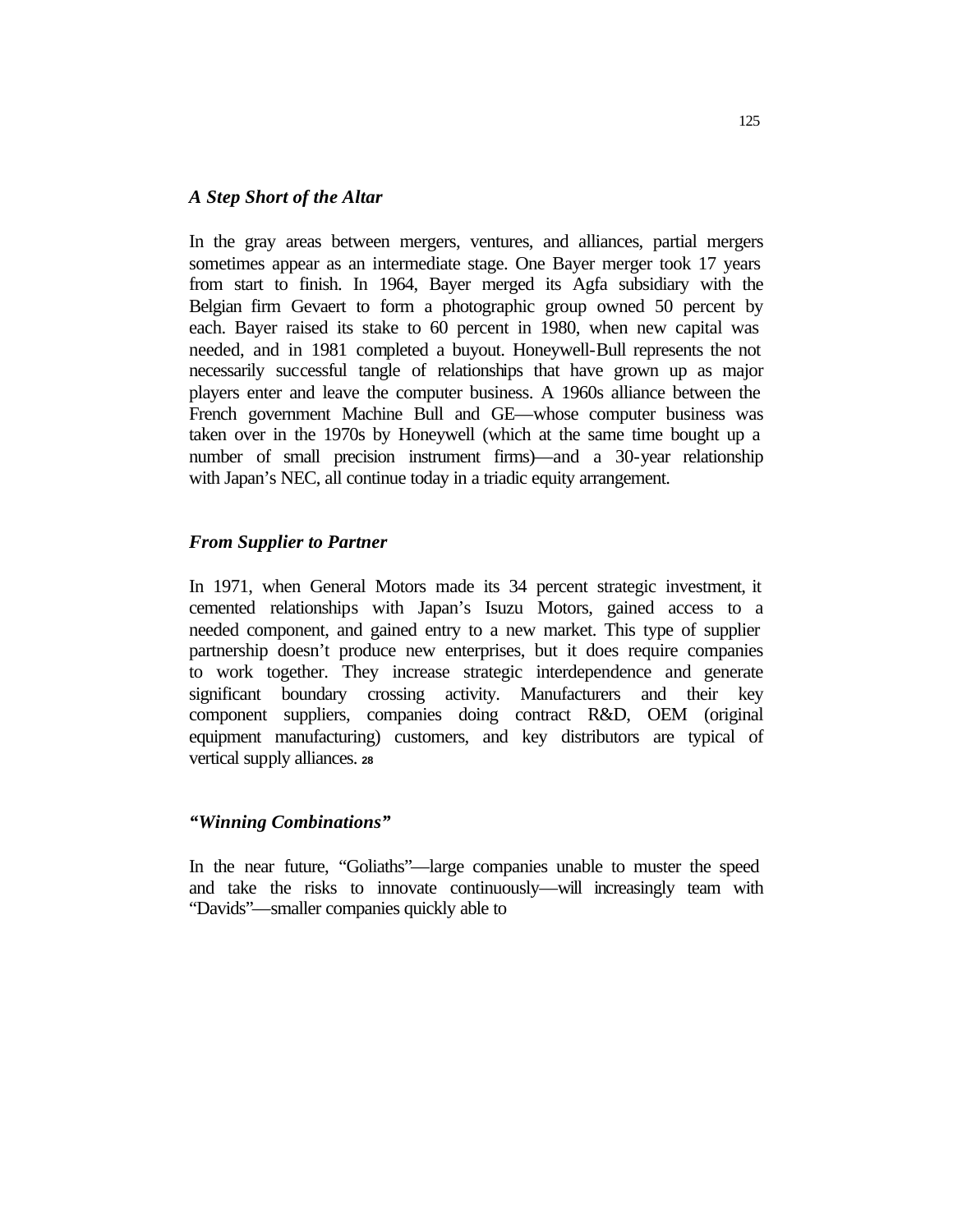produce new products. To Davids, Goliaths bring financial resources and an ability to market and sell worldwide. Imagine the potential of allying the Fortune 500—the biggest of the big—with the Inc. 500—the best of the entrepreneurial small.

In *Winning Combinations,* James Botkin and Jana Matthews argue that "the innovation imperative" of the global market drives these types of alliances, enabling corporations to:

- ? Respond promptly, develop rapidly, and produce new products and services innovatively; and
- ? Take quick advantage of international marketing capabilities and distribution channels for new products and services.<sup>29</sup>

The "entrepreneurial partnership" combines the competitiveness of entrepreneurship, which is central to success in business networks, with the cooperation of partnership. "Collaborating to compete is an example of innovative management in action," writes George Kozmetsky in the foreword to their book.

#### *The Virtual Corporation*

In February, 1993, *Business Week* updated its 1986 concern about "hollow corporations" with cover text proclaiming: "Big, complex companies usually can't react fast enough. Small, nimble ones may not have the muscle. What's the answer? A new model that uses technology to link people, assets, and ideas in a temporary organization. After the business is done, it disbands. It's called the virtual corporation. Just another management fad—or a vision of the future?"  $30$ 

Contrasting with its alarm at hollow corporations, *Business Week* clearly treats the virtual corporation as a wave of the future. Its definition of a virtual corporation is that of a teamnet: "a temporary network of independent companies—suppliers, customers, even erstwhile rivals linked by information technology to share skills, costs, and access to one another's markets." Among those it lionizes for taking this approach are Jamie Houghton of Corning, John Sculley of Apple, and Andrew Grove of Intel.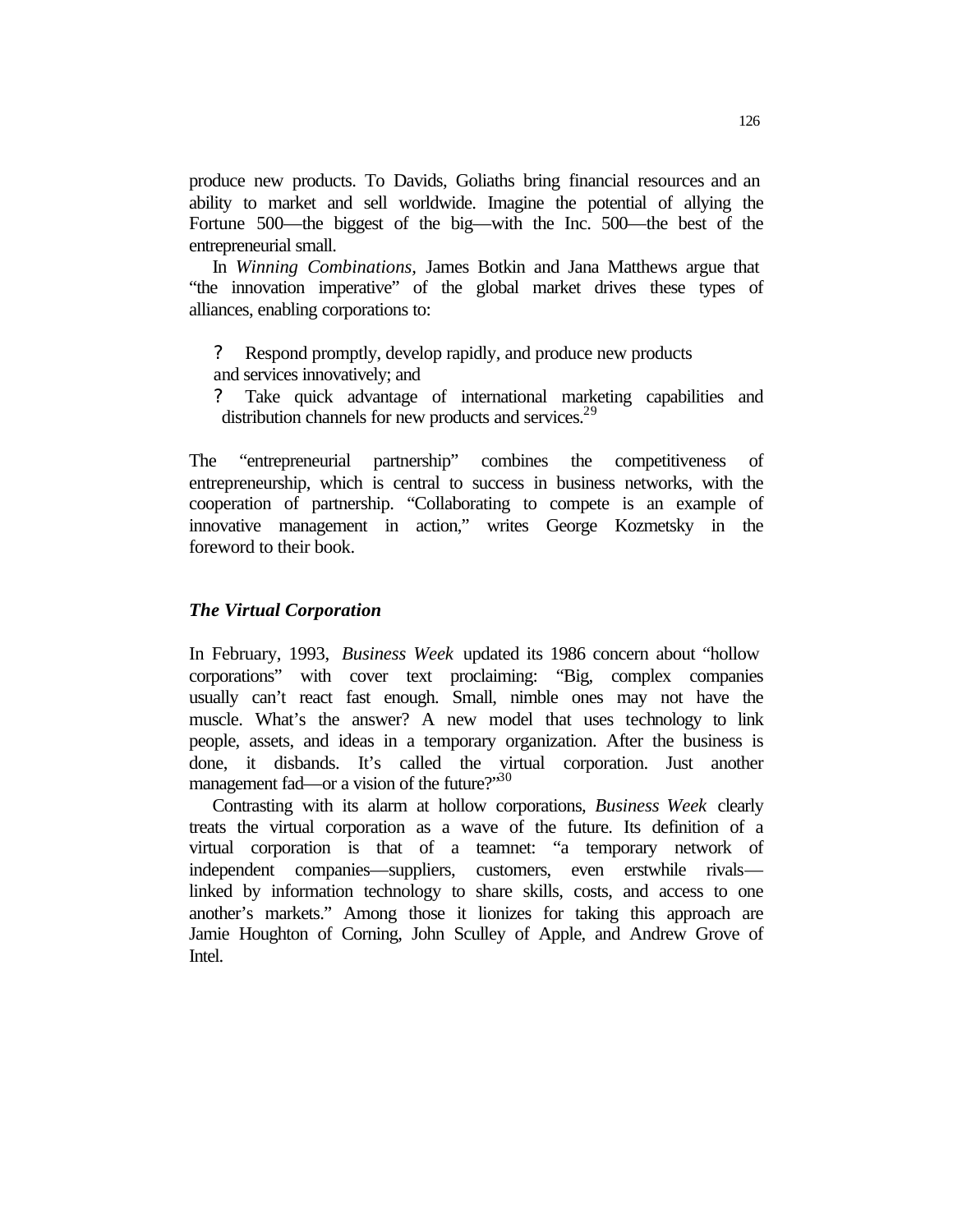Multiple company partnerships are not only a direction big, high-tech companies are taking. They are also the wave of the future in small businesses, even in traditional industries.

## **ON THE SMALL BUSINESS FRONTIER**

In the 1990s, the really big news about interenterprise alliances is in small companies, not large ones. "Flexible manufacturing networks," with beginnings in northern Italy in the 1970s, are still in the early phases of their organizational ramp. This little-known but powerful grass-roots business movement promotes economic development: it creates jobs, improves productivity, and lowers costs. An important major new strategy for small business, it also improves the health of the economy as a whole.

The companies you meet in "Small Giants," chapter 6, are the harbingers of a new category—the Teamnet 500 for the 21st century.

## **Teamnets on a Grand Scale**



**SME Economic Development Voluntary Geographies** Keiretsu

Boundaries are fuzziest beyond the alliance level, when companies create such complex teamnets that they generate new *economic megagroups:*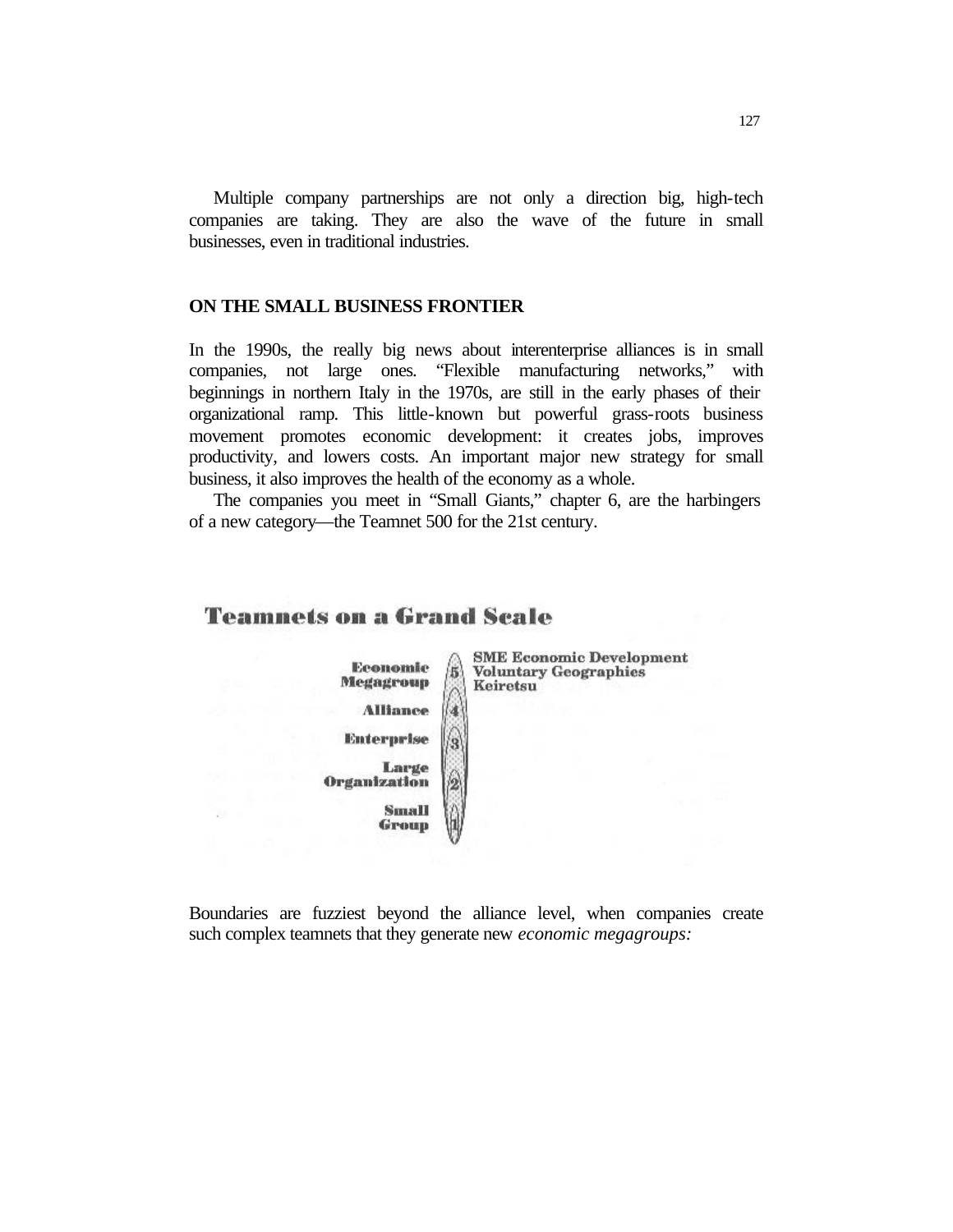- ? Perhaps the best known of these are the Japanese *keiretsu—* "societies of business," which dominate their country's and thus much of the world's economy. Keiretsu are precursors of vast business complexes and long-term alliances arising elsewhere.
- *? Voluntary geographies* refers to large, lively concentrations of hundreds and thousands of companies in the same broad region or industry forming and re-forming business relationships.
- ? While individual flexible network successes are rewarding to the parties involved, real impact can come only when companies begin interorganizing on a massive scale. Network strategies for diverse multi-industry *small-medium enterprise (SME) economic development*  have been demonstrated to work for regional and national economies.

#### **KEIRETSU:** NOT **JUST JAPANESE**

Japan's businesses use two general forms of keiretsu:

- ? Horizontal, bank-centered keiretsu, such as Sumitomo and Mitsubishi; and
- ? Vertical, supply keiretsu, such as Toyota and its vast penumbra of vendors.

Six bank keiretsu each comprise 20 to 45 major companies, generally one to an industry. NEC, for example, is Sumitomo's electronics company. Supply keiretsu control layers of subcontractors that extend to large numbers of tiny job shops and family firms, common in the auto, electronics, and machinery industries. These forms are mutually supporting: NEC is part of a bank group and is the principal firm in a supply keiretsu of electronics companies.

While the United States has for years been fighting keiretsu in trade negotiations, now many believe keiretsu are a necessity for the United States. Clear calls are coming that it is time to join them. "Unless we move in that direction, we don't stand a chance," says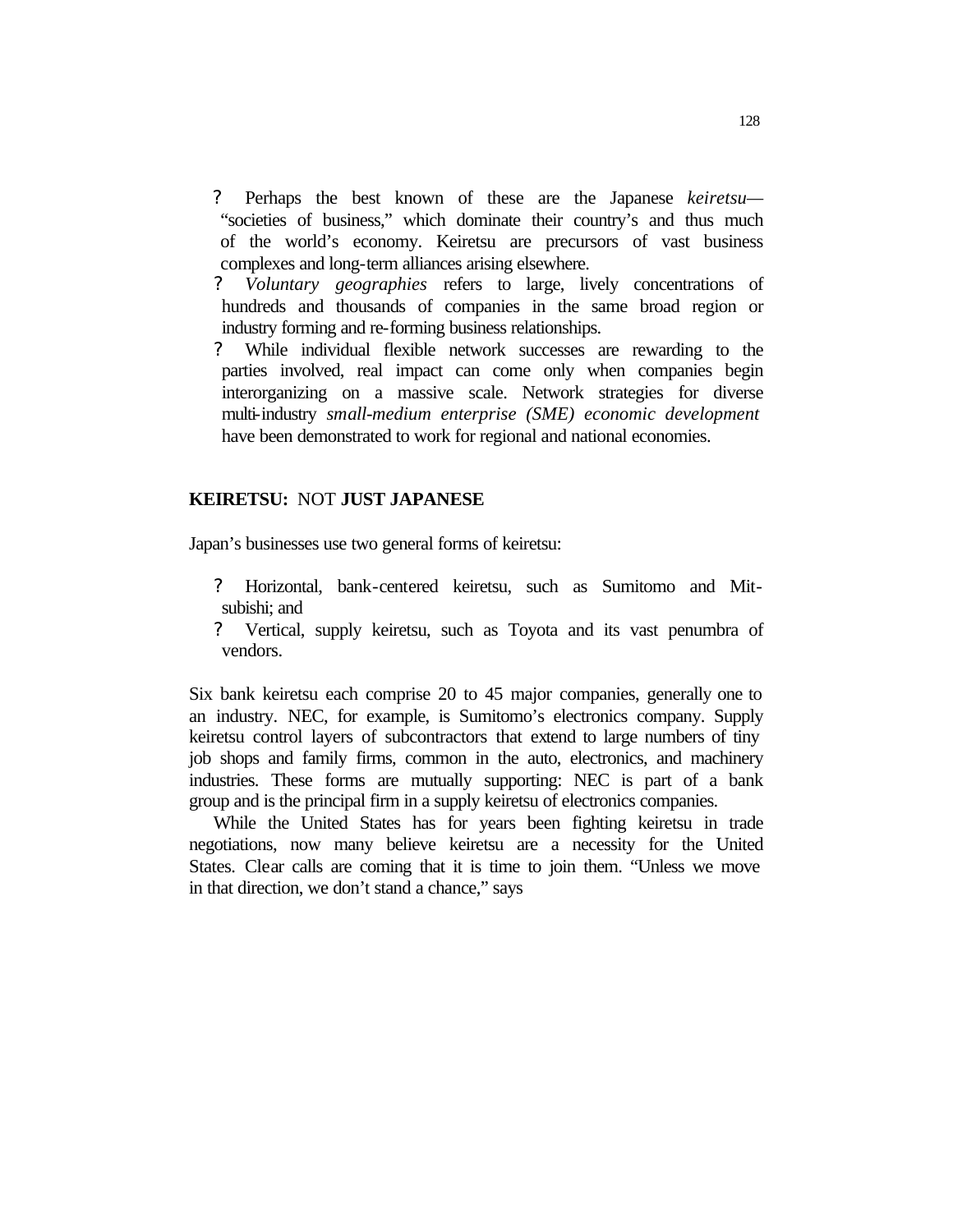TRW chairman Joseph Gorman, one of the CEOs who accompanied President George Bush on his ill-fated 1991 trip to Japan. **~'** Others echo Gorman's view. "U.S. and European information technology companies face a stark choice: cooperate or become vassals of their Japanese competitors—hang together or hang separately," writes Charles Ferguson, a technology adviser to investment bankers, in "Computers and the Coming of the U.S. Keiretsu." He even goes so far as to propose a massive "Euro-American Keiretsu" anchored by IBM, Siemens, Philips, DEC, Xerox, and Motorola.<sup>32</sup>

In the late-1980s, Ford and Chrysler followed Toyota and other Japanese car makers in forming supply keiretsu by drastically reducing the components made in-house. In 1993, even giant GM is following suit.

Keiretsu create innumerable teamnets who, working together, generate an economic mega-region.

### **VOLUNTARY GEOGRAPHIES OF PLACES AND IDEAS**

Until the 1970s, there was no such place as Silicon Valley. But since then, the Valley of Intel and Apple has been California's economic jewel. Stumbling in the mid-1980s in the face of Japanese competition, the Valley made a strong return in the early 1990s. The reason for the renaissance? "Small and medium-sized enterprises are pioneering a new Silicon Valley one that fosters collaboration and reciprocal innovation among networks of specialist producers." Coopetition provides the revitalizing dynamic, Anna Lee Saxenian finds. "Paradoxically, both cooperation and competition are intensifying as local firms organize themselves to learn with their customers, suppliers, and competitors about what to make next and how to make it," she writes.

These large-scale network economic conditions do not require physical proximity. The joining together of many smallish firms and professionals in endless combinations of temporary arrangements also characterizes a number of particularly fast-paced industries,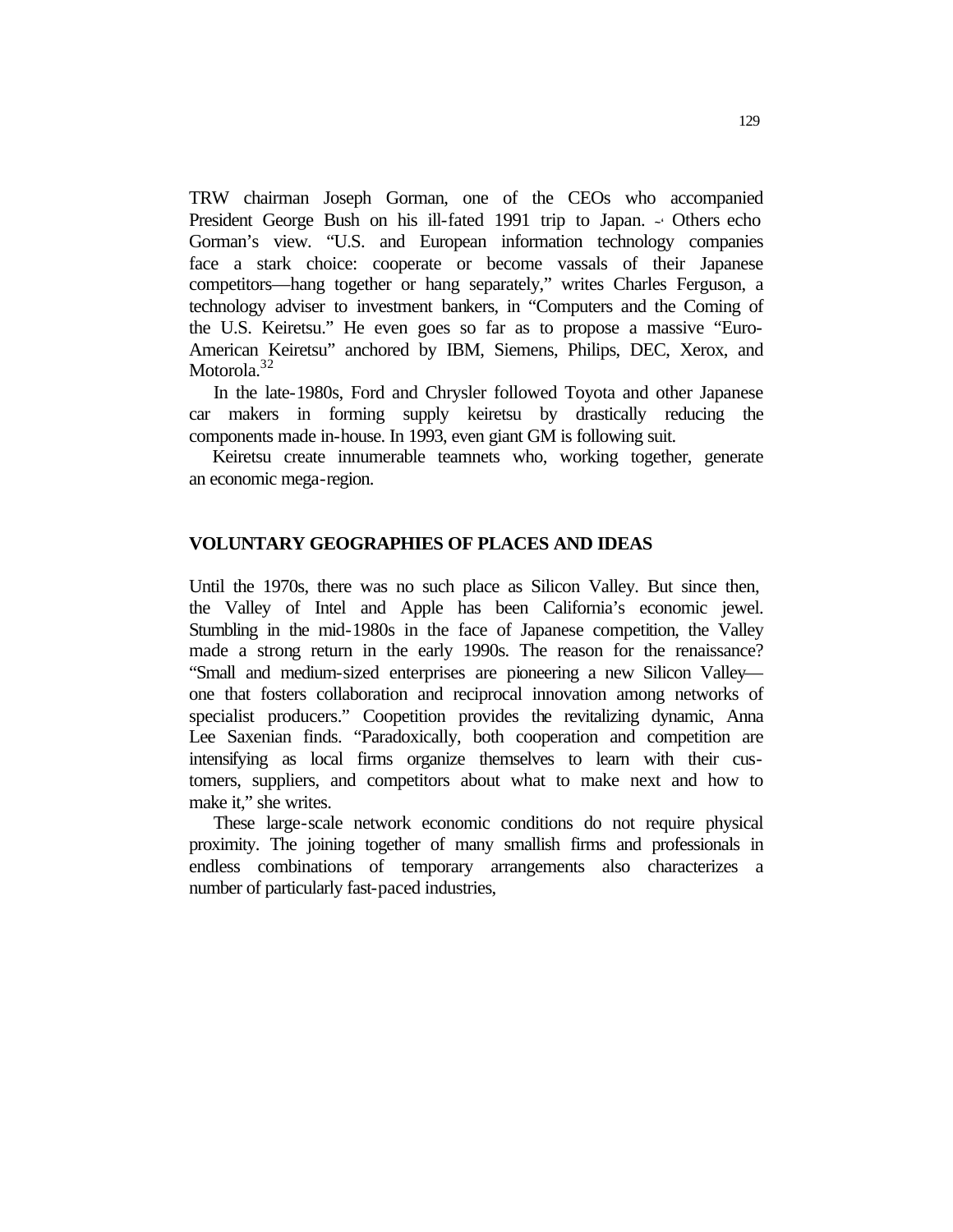some old, like publishing and the movie business, and some new, like electronics and biotechnology. Biotech, write Quinn, Doorley, and Paquette, "is becoming structured as a number of multiple-level consortia; each enterprise has its own network of contact and information relationships involving a variety of research, clinical, production, and marketing groups around the world."<sup>34</sup>

#### **DEVELOPING ECONOMIES**

Saxenian uses Silicon Valley's success to "underscore the importance of regional economies to industrial competitiveness and the need for local industrial policy in the 1990s." Jerry Nagel of the Red River Trade Corridor, Inc., expresses the idea simply, "If I think of myself as living in a rural town of 8,500, I'm pretty small. But if I think of Crookston, Minnesota, as part of a 1.5-million-person region that produces \$20 billion a year, I'm pretty big." Nagel is thinking outside the geographic dots, connecting Manitoba, eastern North Dakota, and western Minnesota, running along the Red River. Their biggest trading partner? Brittany, France.

Italy's Emilia-Romagna region and Denmark's economic revitalization through small business networking provide evidence of the value of teamnets on the broadest scale, examples extensively explored in "Instead of Layoffs," chapter 7.

## **How Fast Is Your Environment?**

As we hurtle through the early decades of the Information Age, new forms of organization such as the types described in this chapter and the last no longer just emerge; they erupt. Constant change and continuous globalization challenge all companies in all markets— from hidebound firms in backwater industries to speedster leaders in industries on the innovation bullet train.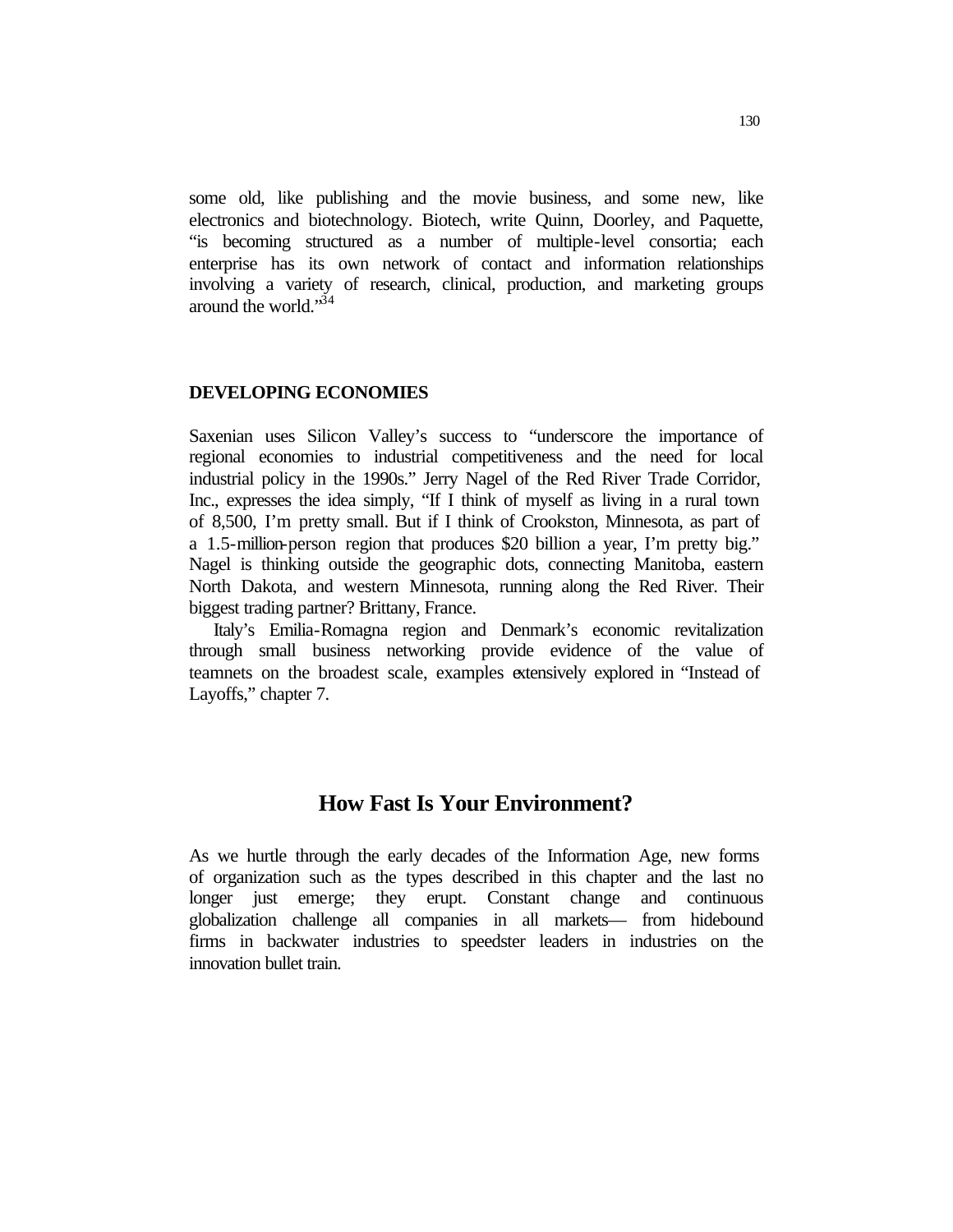*Teamnets are emerging as a response to the pace of change, change driven above all by technology.*

Turbulent environments once existed only in the province of high-tech companies, research facilities, and special-case industries like entertainment. The classic line about CNN is that they hold their meetings, lasting perhaps 30 seconds, in the hall. Today, fast-paced change is everywhere, pushing companies of all sizes in all industries into more flexible internal and external arrangements. You don't have much time for bureaucracy if you're making decisions every minute.

Can't keep up with the pace of change? Not surprising. While there are still important differences between the pace of change in semiconductors and television from the pace of change in machine shops and lumber mills, nevertheless:

> *Everyone's pace is accelerating. Human beings have never before had to cope with such an accelerating rate of change as a constant daily diet.*

Business, which strives for stability and predictability, is undergoing a major epochal shift. As the fundamentals move into new territory, dynamic balance and insightful anticipation are at a premium.

The speed of change is a powerful reality in our daily working lives. Companies need to adapt swiftly and flexibly. The old commands and controls don't work as the pace picks up. The fast-approaching 21st century appears to be dramatically different from the 20th. In the words of R. Buckminster Fuller, the designer of the geodesic dome, we must learn to "do more with less" in a world of shrinking resources and rising expectations.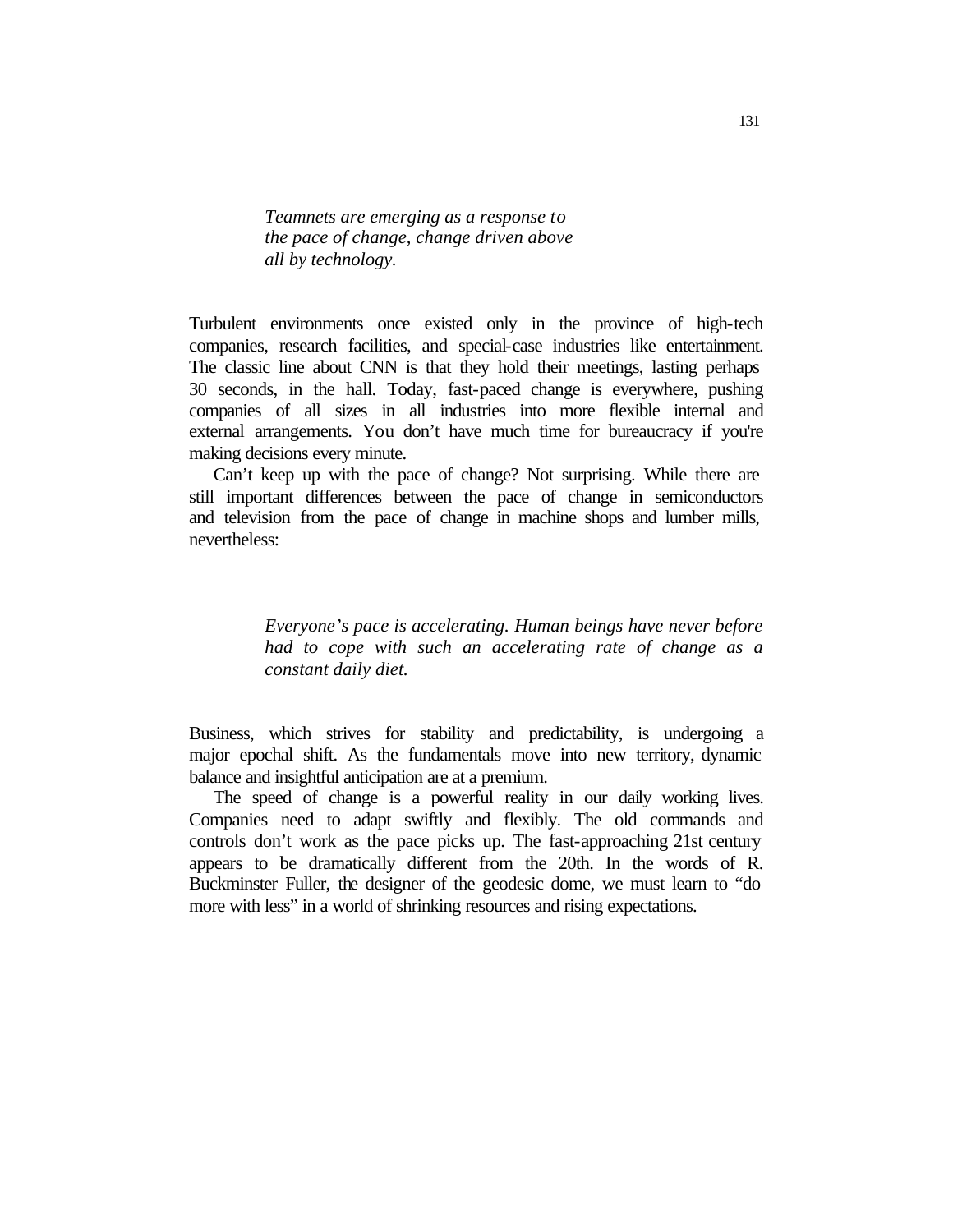## **PACE OF CHANGE AFFECTS ORGANIZATION**

The here today, gone tomorrow, accelerating pace of change is the shorthand measure of many trends in technology, markets, and society. They affect organizations and people in every nook and cranny of commerce. Use the Pace of Change chart to assess how fast your business environment is moving.

|                    | <b>Pace of Change</b> |                                                                                                                                                                                    |  |
|--------------------|-----------------------|------------------------------------------------------------------------------------------------------------------------------------------------------------------------------------|--|
| SPEED OF<br>CHANGE | ENVIRONMENT           | <b>CONDITIONS</b>                                                                                                                                                                  |  |
| Slow.              | Stable.               | Predictable demand; unchanging<br>competitors; gradual innovation;<br>government policies set.                                                                                     |  |
| Medium.            | Changing.             | Demand fluctuates but is predictable<br>over a few years; competitors enter and<br>leave without major effects; innovation<br>orderly and public policies changing<br>predictably. |  |
| Fast.              | Innovative.           | Sudden, unpredictable demand and<br>competitor shifts; innovation rapid;<br>government struggling to make policy.                                                                  |  |

The pace of change has an environmental impact on the nature of organizations. Fifty years of research confirm that the more stable the environment, the more mechanistic and hierarchical the organization tends to be. Conversely, the more rapidly changing the environment, the more organic and networked the organization.<sup>35</sup> "Networks are designed to build the central competitive advantage of the 1990s—superior execution in a volatile environment," writes management consultant Ram Charan.<sup>36</sup>

Departments and other major components internal to an enterprise also organize according to the pace of change.<sup>37</sup> One Fortune  $500$  company organizes its fast-paced research and engineering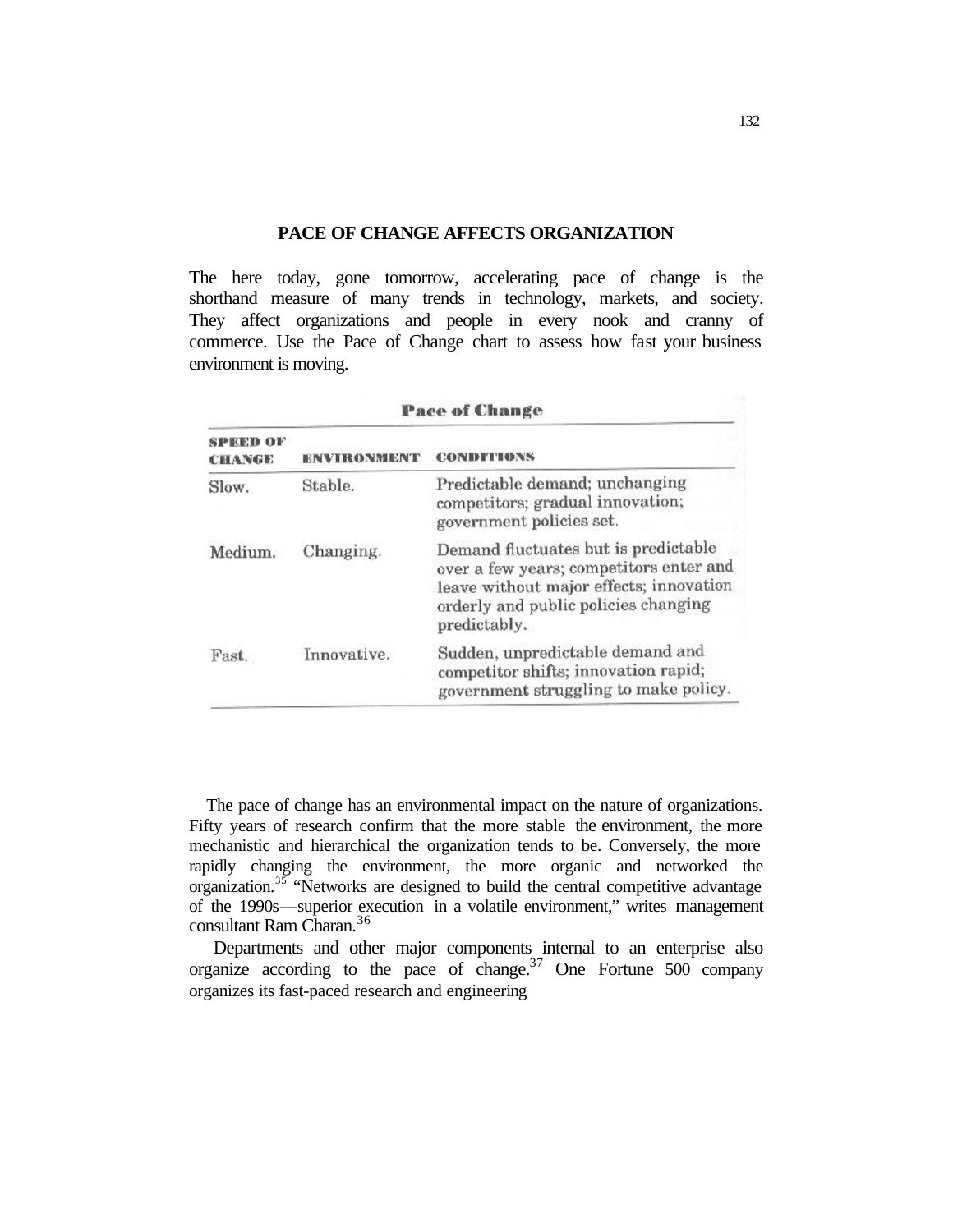groups as a network spread out over several dozen sites. Its purchasing department, though, where life is less chaotic, concentrates in a few places and functions as a typical bureaucracy. Thus, different parts of the same organization can have distinctly different cultures.

## **From Hierarchy to Network**

| <b>Slow</b> change      | Fast change          |
|-------------------------|----------------------|
| <b>HIERARCHY</b>        | NETWORK              |
| Imposed control         | Self-control         |
| Specialized             | Generalized          |
| Dependence              | Independence         |
| Formal channels         | Voluntary relations  |
| Commands                | Consultation         |
| Appointed leaders       | Natural leaders      |
| Formal job descriptions | Loosely defined jobs |
| Vertical interaction    | Lateral interaction  |
| Rigid levels            | Flexible levels      |

Professional cultural differences can erect internal boundaries so intense that people in the same company say, "We can't talk to each other." For example, innovators and designers often find it difficult to talk to producers and distributors, writers can't talk to engineers, sales people can't talk with accountants.

## NOT ONLY **FATHER** KNOWS BEST

Doing more with less requires thinking differently about how to do business. Just as the old nuclear family of Mom, Dad, and the two kids no longer applies to everyone, the old nuclear work group of boss and bossed is now only one of many arrangements. The approach of "future managers ... has to be less boss-ship and more participative," says Eugene E. Harris, general management and